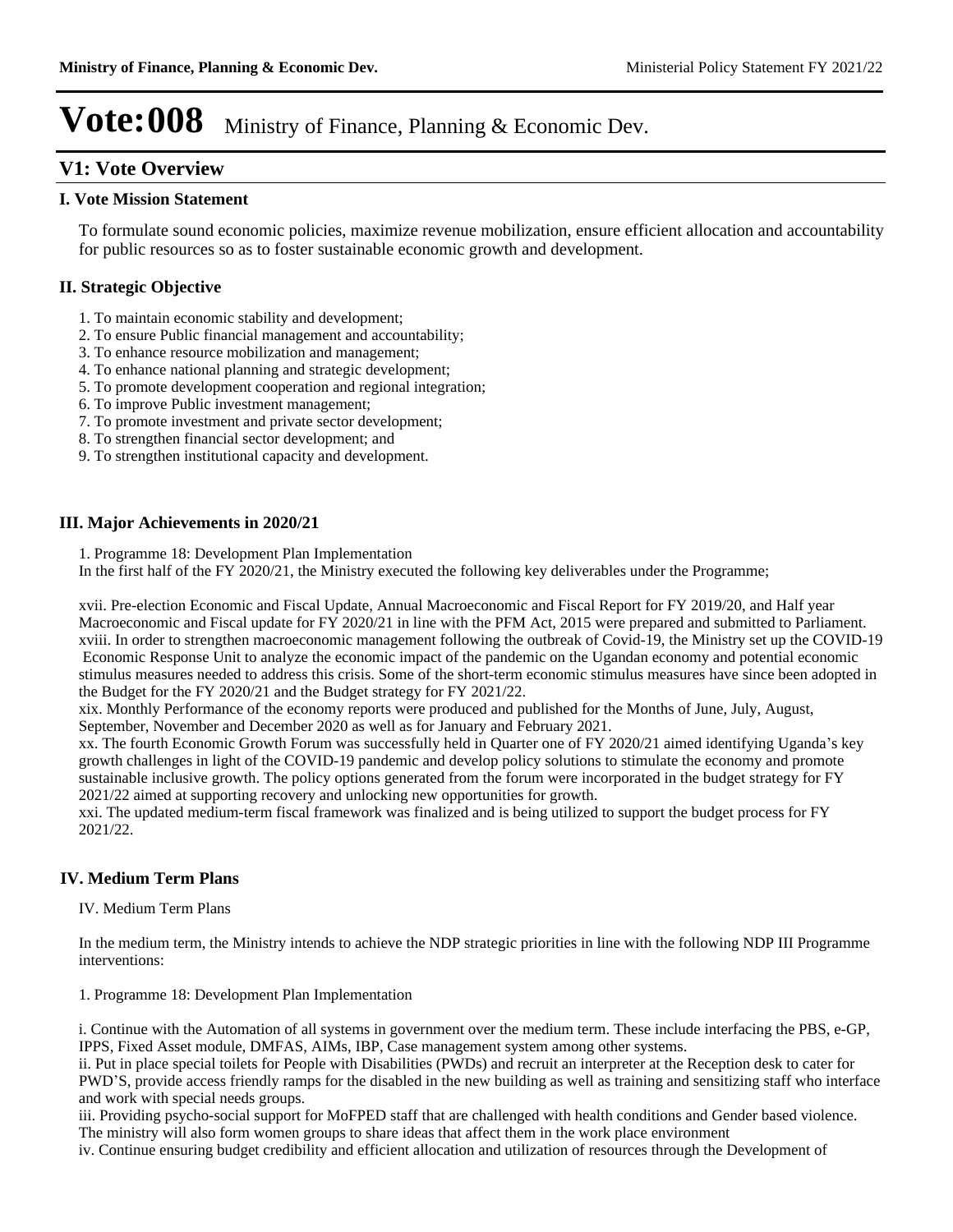certificate of compliance for Strategic plans, legal frameworks to facilitate resource mobilization and execution, implementation of the PBB and implementation of budget transparency.

v. Roll out of the PBS Cash Flow Forecasting Module to all Central Government MDAs and Local Governments vi. Implementation of the domestic revenue mobilization strategy aimed at raising the contribution of domestic revenues by 0.5 percentage points of Gross Domestic Product every financial year and fast track the implementation of Extractive Industries Transparency Initiatives (EITI).

vii. As part of the construction of the new office block for the Ministry, a child care facility is planned to be put in place for breastfeeding mothers

viii. Implementation of the Government financing strategy including investing the short-term surplus cash, rolling out the use of Mobile money platform for Ugandans to invest in Government Securities, a system that will facilitate the Diaspora to invest in government securities developed and continue exploring new financing options enshrined in the GoU financing strategy. ix. Increase Compliance to the PFM Legal and regulatory frameworks by MDAs, Missions Abroad, Local Governments, Public Corporations and State Enterprises through Continuous Treasury Inspections and Implementation of SAMTRAC project to ensure IPSAS (International Public Sector Accounting Standards) accrual is adopted and achieved all through Government. x. Implementation of the Strategy for investing the short-term surplus cash.

xi. Sustainable management and monitoring of externally financed projects as well as external debt to ensure that we remain sustainable and manageable levels of public debts

xii. Strengthen Integrated Debt Management function through specialized training, Debt data Reconciliations /validation, Missions to bilateral creditors, and workshops and team building activities aimed at improving data integrity

xiii. Reserved parking area for the disabled and availing sensor- based assistive devices for visually-impaired people in meeting places and conference rooms in addition to procuring an Ambulance for emergency response at the ministry premises;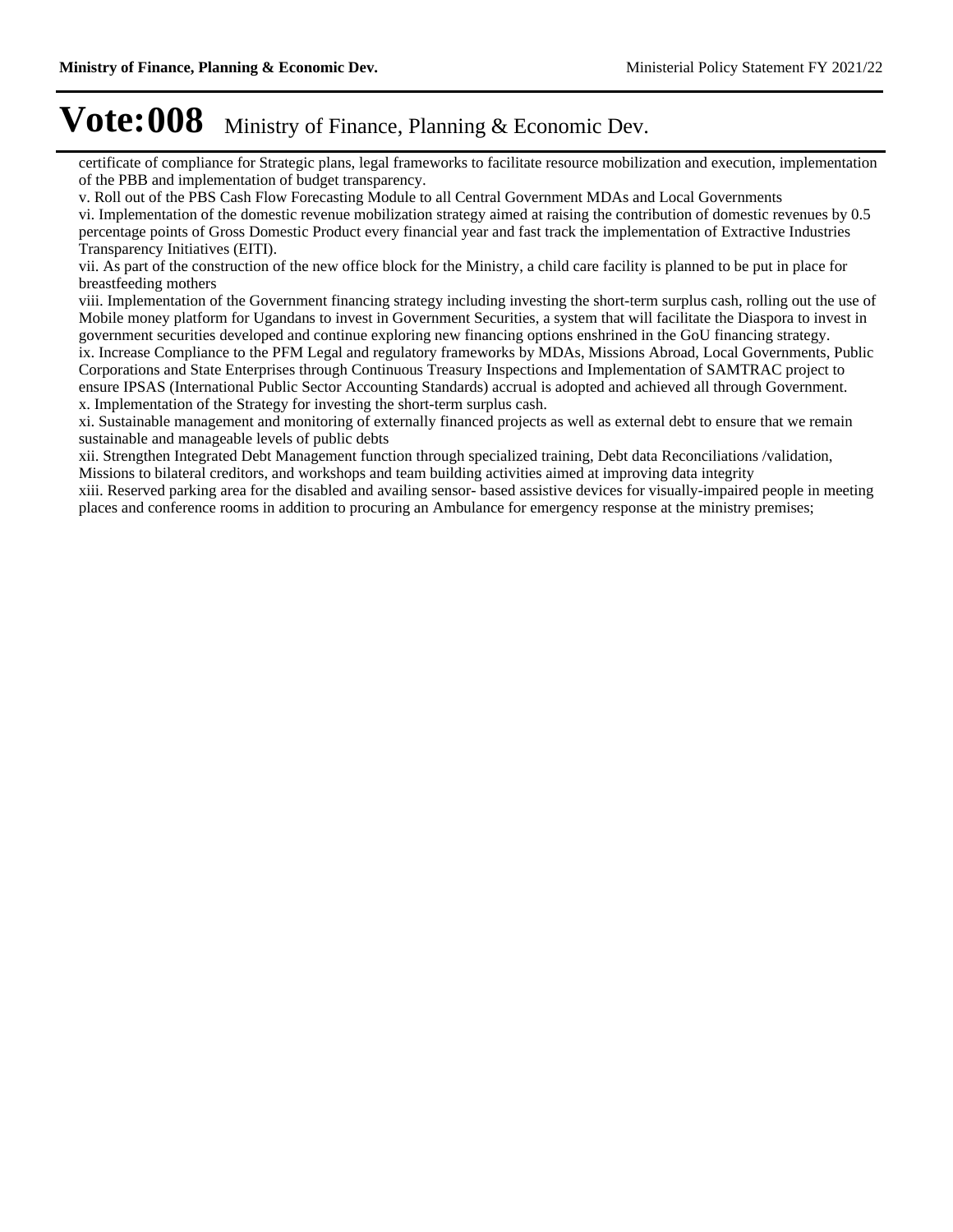### **V. Snapshot Of Medium Term Budget Allocations**

**Table 5.1: Overview of Vote Expenditures (UShs Billion)**

|                  |                                                      |                    |               | 2020/21                                   |         | <b>MTEF Budget Projections</b> |         |         |         |  |
|------------------|------------------------------------------------------|--------------------|---------------|-------------------------------------------|---------|--------------------------------|---------|---------|---------|--|
|                  |                                                      | 2019/20<br>Outturn | <b>Budget</b> | <b>Approved Expenditure</b><br>by End Dec | 2021/22 | 2022/23                        | 2023/24 | 2024/25 | 2025/26 |  |
| <b>Recurrent</b> | Wage                                                 | 6.169              | 6.708         | 3.062                                     | 6.708   | 7.044                          | 7.044   | 7.044   | 7.044   |  |
|                  | Non Wage                                             | 439.941            | 561.526       | 919.386                                   | 516.833 | 516.833                        | 516.833 | 516.833 | 516.833 |  |
| Devt.            | GoU                                                  | 59.866             | 73.066        | 23.111                                    | 160.316 | 160.316                        | 160.316 | 160.316 | 160.316 |  |
|                  | Ext. Fin.                                            | 58.236             | 101.542       | 29.510                                    | 83.987  | 71.092                         | 57.448  | 0.000   | 0.000   |  |
|                  | <b>GoU</b> Total                                     | 505.976            | 641.300       | 945.558                                   | 683.857 | 684.193                        | 684.193 | 684.193 | 684.193 |  |
|                  | <b>Total GoU+Ext Fin (MTEF)</b>                      | 564.212            | 742.842       | 975.068                                   | 767.844 | 755.285                        | 741.640 | 684.193 | 684.193 |  |
|                  | Arrears                                              | 14.200             | 9.073         | 8.790                                     | 8.387   | 0.000                          | 0.000   | 0.000   | 0.000   |  |
|                  | <b>Total Budget</b>                                  | 578.412            | 751.914       | 983.858                                   | 776.231 | 755.285                        | 741.640 | 684.193 | 684.193 |  |
|                  | <b>A.I.A Total</b>                                   | 0.000              | 0.000         | 0.000                                     | 0.000   | 0.000                          | 0.000   | 0.000   | 0.000   |  |
|                  | <b>Grand Total</b>                                   | 578.412            | 751.914       | 983.858                                   | 776.231 | 755.285                        | 741.640 | 684.193 | 684.193 |  |
|                  | <b>Total Vote Budget</b><br><b>Excluding Arrears</b> | 564.212            | 742.842       | 975.068                                   | 767.844 | 755.285                        | 741.640 | 684.193 | 684.193 |  |

#### **Table 5.2: Budget Allocation by Programme (UShs Billion)**

|                                   | 2021/22 Draft Estimates |          |              |  |  |  |
|-----------------------------------|-------------------------|----------|--------------|--|--|--|
| Billion Uganda Shillings          | GoU                     | Ext. Fin | <b>Total</b> |  |  |  |
| Development Plan Implementation   | 351.358                 | 34.268   | 385.626      |  |  |  |
| <b>Private Sector Development</b> | 332.500                 | 49.719   | 382.218      |  |  |  |
| <b>Grand Total:</b>               | 692.244                 | 83.987   | 776.231      |  |  |  |
| <b>Total excluding Arrears</b>    | 683.857                 | 83.987   | 767.844      |  |  |  |

#### **VI. Budget By Economic Clasification**

#### **Table V6.1 2020/21 and 2021/22 Budget Allocations by Item**

|                                       |         |          | 2020/21 Approved Budget | 2021/22 Draft Estimates |         |          |              |
|---------------------------------------|---------|----------|-------------------------|-------------------------|---------|----------|--------------|
| Billion Uganda Shillings              | GoU     | Ext. Fin | AIA                     | <b>Total</b>            | GoU     | Ext. Fin | <b>Total</b> |
| <b>Output Class: Outputs Provided</b> | 166.404 | 73.412   | 0.000                   | 239.816                 | 233.296 | 58.431   | 291.727      |
| 211 Wages and Salaries                | 37.504  | 3.204    | 0.000                   | 40.708                  | 39.251  | 2.498    | 41.749       |
| 212 Social Contributions              | 4.861   | 0.000    | 0.000                   | 4.861                   | 4.213   | 0.000    | 4.213        |
| 213 Other Employee Costs              | 1.052   | 0.100    | 0.000                   | 1.152                   | 1.004   | 0.080    | 1.084        |
| 221 General Expenses                  | 72.649  | 9.017    | 0.000                   | 81.666                  | 89.025  | 6.032    | 95.057       |
| 222 Communications                    | 2.561   | 8.385    | 0.000                   | 10.947                  | 3.347   | 0.490    | 3.837        |
| 223 Utility and Property Expenses     | 2.199   | 0.617    | 0.000                   | 2.816                   | 8.101   | 0.443    | 8.544        |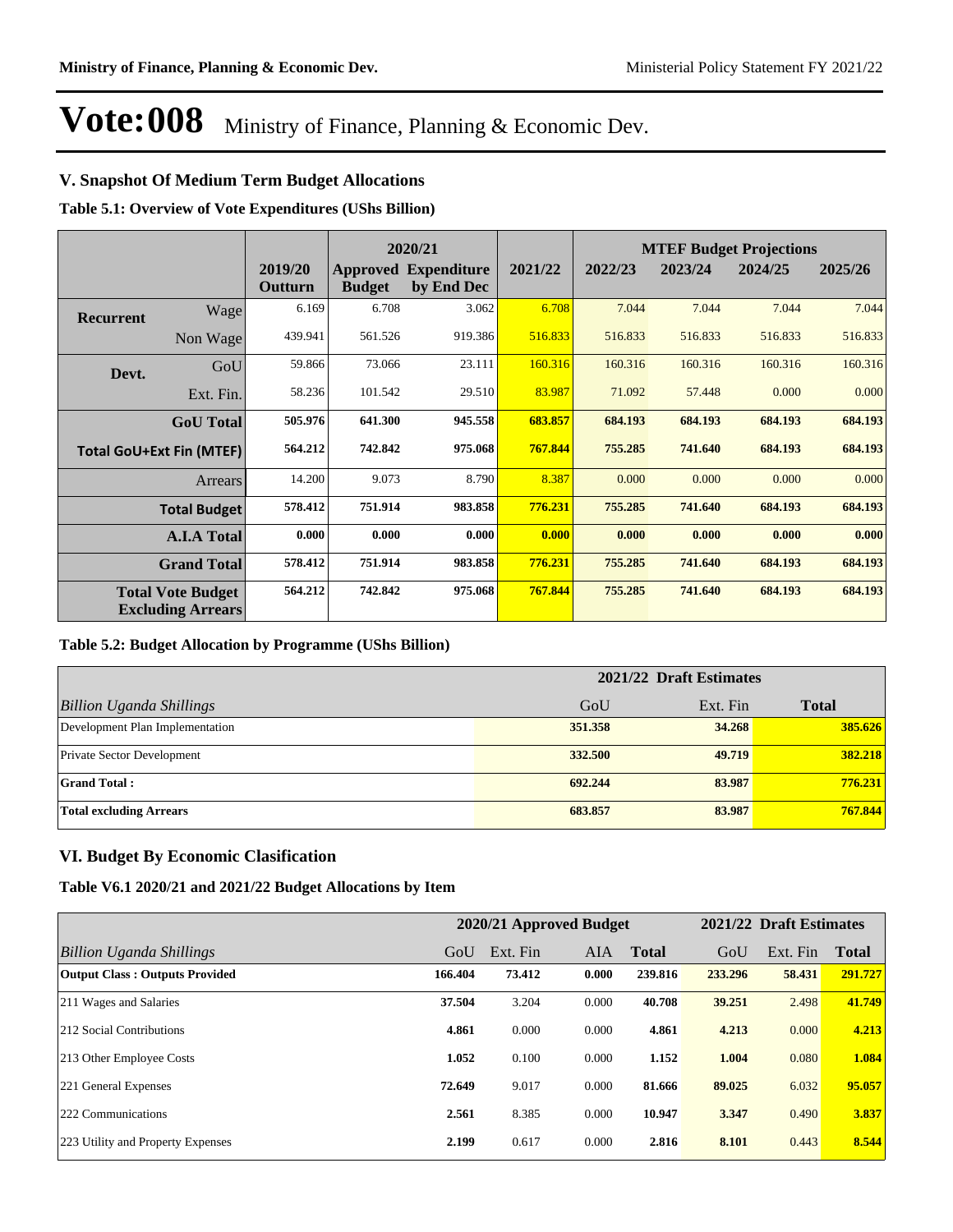| 224 Supplies and Services                 | 0.445   | 0.055   | 0.000 | 0.500   | 0.420   | 0.044  | 0.464   |
|-------------------------------------------|---------|---------|-------|---------|---------|--------|---------|
| 225 Professional Services                 | 22.913  | 49.879  | 0.000 | 72.792  | 55.920  | 47.001 | 102.922 |
| 226 Insurances and Licenses               | 0.000   | 0.074   | 0.000 | 0.074   | 0.000   | 0.065  | 0.065   |
| 227 Travel and Transport                  | 20.047  | 1.885   | 0.000 | 21.932  | 29.375  | 1.635  | 31.010  |
| 228 Maintenance                           | 2.173   | 0.196   | 0.000 | 2.369   | 2.520   | 0.142  | 2.662   |
| 281 Property expenses other than interest | 0.000   | 0.000   | 0.000 | 0.000   | 0.120   | 0.000  | 0.120   |
| <b>Output Class: Outputs Funded</b>       | 461.597 | 9.938   | 0.000 | 471.535 | 393.450 | 13.477 | 406.927 |
| 212 Social Contributions                  | 0.000   | 0.000   | 0.000 | 0.000   | 5.137   | 0.000  | 5.137   |
| 262 To international organisations        | 0.617   | 0.000   | 0.000 | 0.617   | 0.617   | 0.000  | 0.617   |
| 263 To other general government units     | 426.121 | 9.938   | 0.000 | 436.059 | 383.909 | 13.477 | 397.385 |
| 264 To Resident Non-government units      | 34.859  | 0.000   | 0.000 | 34.859  | 3.787   | 0.000  | 3.787   |
| <b>Output Class: Capital Purchases</b>    | 13.299  | 18.192  | 0.000 | 31.491  | 57.111  | 12.080 | 69.191  |
| 311 NON-PRODUCED ASSETS                   | 0.000   | 0.000   | 0.000 | 0.000   | 25.000  | 0.000  | 25.000  |
| 312 FIXED ASSETS                          | 13.299  | 18.192  | 0.000 | 31.491  | 32.111  | 12.080 | 44.191  |
| <b>Output Class: Arrears</b>              | 9.073   | 0.000   | 0.000 | 9.073   | 8.387   | 0.000  | 8.387   |
| 321 DOMESTIC                              | 9.073   | 0.000   | 0.000 | 9.073   | 8.387   | 0.000  | 8.387   |
| <b>Grand Total:</b>                       | 650.372 | 101.542 | 0.000 | 751.914 | 692.244 | 83.987 | 776.231 |
| <b>Total excluding Arrears</b>            | 641.300 | 101.542 | 0.000 | 742.842 | 683.857 | 83.987 | 767.844 |

#### VII. Budget By Sub-Subprogramme, Department And Project

### **Table V7.1: Past Expenditure Outturns and Medium Term Projections by Sub-SubProgramme,Department and Project**

| Billion Uganda shillings                                                                         |                              | FY 2020/21                |                                   |                                             | <b>Medium Term Projections</b> |         |         |         |
|--------------------------------------------------------------------------------------------------|------------------------------|---------------------------|-----------------------------------|---------------------------------------------|--------------------------------|---------|---------|---------|
|                                                                                                  | FY 2019/20<br><b>Outturn</b> | Approved<br><b>Budget</b> | <b>Spent By</b><br><b>End Dec</b> | 2021-22<br><b>Proposed</b><br><b>Budget</b> | 2022-23                        | 2023-24 | 2024-25 | 2025-26 |
| 01 Macroeconomic Policy and<br><b>Management</b>                                                 | 18.344                       | 23.317                    | 8.600                             | 22,657                                      | 24.417                         | 24.417  | 22.458  | 22.458  |
| 03 Tax Policy                                                                                    | 12.077                       | 15.078                    | 6.259                             | 13.208                                      | 15.128                         | 15.128  | 15.128  | 15.128  |
| 08 Macroeconomic Policy                                                                          | 4.470                        | 4.985                     | 2.214                             | 5.985                                       | 6.035                          | 6.035   | 6.035   | 6.035   |
| 1521 Resource Enhancement and<br>Accountability Programme (REAP) Key<br>Result Area 1A & 2A      | 1.797                        | 3.254                     | 0.127                             | 3.464                                       | 3.254                          | 3.254   | 1.295   | 1.295   |
| 02 Budget Preparation, Execution and<br><b>Monitoring</b>                                        | 50.428                       | 55.783                    | 20.292                            | 101.763                                     | 95.383                         | 95.383  | 93.533  | 93.533  |
| 02 Public Administration                                                                         | 2.146                        | 2.361                     | 0.724                             | 2.361                                       | 2.361                          | 2.361   | 2.361   | 2.361   |
| 11 Budget Policy and Evaluation                                                                  | 32.388                       | 19.948                    | 9.275                             | 23.648                                      | 19.948                         | 19.948  | 19.948  | 19.948  |
| 12 Infrastructure and Social Services                                                            | 2.757                        | 3.890                     | 1.751                             | 3.890                                       | 3.890                          | 3.890   | 3.890   | 3.890   |
| 1521 Resource Enhancement and<br>Accountability Programme (REAP) Key<br>Result Area 2B; & KRA 3A | 6.254                        | 25.005                    | 6.080                             | 67.085                                      | 64.605                         | 64.605  | 62.755  | 62.755  |
| 22 Projects Analysis and PPPs                                                                    | 6.883                        | 4.578                     | 2.462                             | 4.778                                       | 4.578                          | 4.578   | 4.578   | 4.578   |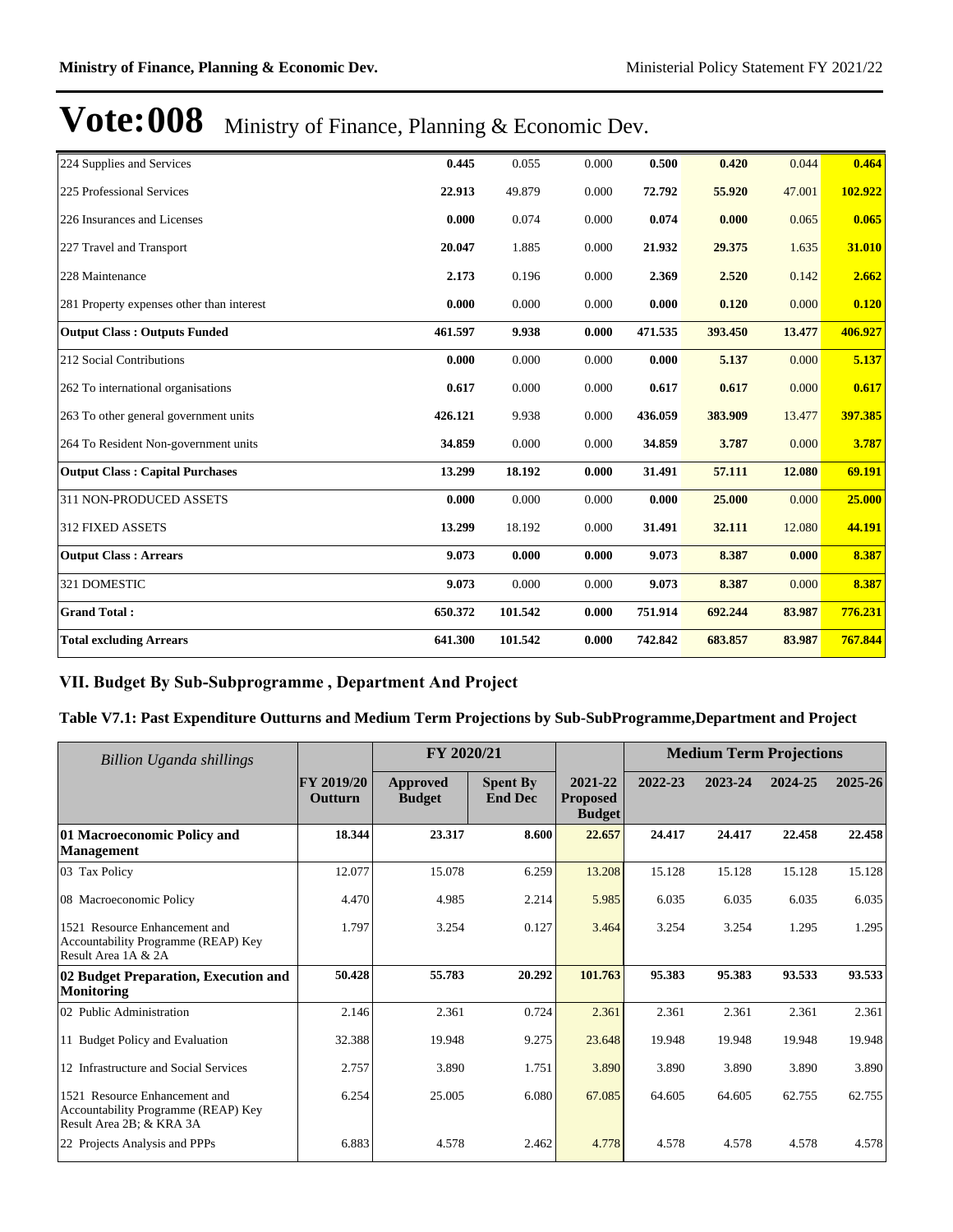| 03 Public Financial Management                                                                        | 89.177  | 141.699 | 61.206  | 139.160 | 199.726 | 199.726 | 179.643 | 179.643 |
|-------------------------------------------------------------------------------------------------------|---------|---------|---------|---------|---------|---------|---------|---------|
| 05 Financial Management Services                                                                      | 19.059  | 19.051  | 10.350  | 26.051  | 19.051  | 19.051  | 19.051  | 19.051  |
| 06 Treasury Services                                                                                  | 2.314   | 33.567  | 16.859  | 51.193  | 91.593  | 91.593  | 91.593  | 91.593  |
| 1521 Resource Enhancement and<br>Accountability Programme (REAP) Key<br>Result Area 3B; 4A; 4B; and 5 | 25.975  | 37.959  | 8.537   | 41.793  | 37.959  | 37.959  | 17.876  | 17.876  |
| 23 Management Information Systems                                                                     | 1.916   | 1.976   | 1.032   | 1.976   | 1.976   | 1.976   | 1.976   | 1.976   |
| 24 Procurement Policy and Management                                                                  | 3.546   | 5.646   | 2.296   | 5.746   | 5.646   | 5.646   | 5.646   | 5.646   |
| 25 Public Sector Accounts                                                                             | 3.503   | 2.752   | 1.750   | 3.252   | 2.752   | 2.752   | 2.752   | 2.752   |
| 31 Treasury Inspectorate and Policy                                                                   | 30.637  | 38.824  | 19.341  | 7.024   | 38.824  | 38.824  | 38.824  | 38.824  |
| 32 Assets Management Department                                                                       | 2.226   | 1.925   | 1.043   | 2.125   | 1.925   | 1.925   | 1.925   | 1.925   |
| 09 Deficit Financing and Cash<br><b>Management</b>                                                    | 10.348  | 11.222  | 3.579   | 12.207  | 11.222  | 11.222  | 9.399   | 9.399   |
| 1208 Support to National Authorising Officer                                                          | 1.620   | 1.574   | 0.000   | 2.725   | 0.000   | 0.000   | 0.000   | 0.000   |
| 1521 Resource Enhancement and<br>Accountability Programme (REAP) Key<br>Result Area 1B                | 2.008   | 3.271   | 0.733   | 1.504   | 4.844   | 4.844   | 3.021   | 3.021   |
| 19 Debt Policy and Management                                                                         | 2.643   | 2.193   | 1.132   | 3.793   | 2.193   | 2.193   | 2.193   | 2.193   |
| 20 Cash Policy and Management                                                                         | 1.686   | 1.795   | 0.678   | 1.795   | 1.795   | 1.795   | 1.795   | 1.795   |
| 21 Development Assistance and Regional<br>Cooperation                                                 | 2.391   | 2.389   | 1.036   | 2.389   | 2.389   | 2.389   | 2.389   | 2.389   |
| <b>10 Development Policy and Investment</b><br><b>Promotion</b>                                       | 79.237  | 84.096  | 42.792  | 57.809  | 84.196  | 77.471  | 48.233  | 48.233  |
| 09 Economic Development Policy and<br>Research                                                        | 40.970  | 47.391  | 23.338  | 24.886  | 47.491  | 47.491  | 47.491  | 47.491  |
| 1289 Competitiveness and Enterprise<br>Development Project [CEDP]                                     | 17.155  | 24.152  | 8.780   | 17.822  | 0.742   | 0.000   | 0.000   | 0.000   |
| 1338 Skills Development Project                                                                       | 18.041  | 12.553  | 10.673  | 15.095  | 35.963  | 29.980  | 0.742   | 0.742   |
| 1427 Uganda Clean Cooking Supply Chain<br><b>Expansion Project</b>                                    | 3.071   | 0.000   | 0.000   | 0.000   | 0.000   | 0.000   | 0.000   | 0.000   |
| 1706 Investment for Industrial<br>Transformation and Employment Project<br>(INVITE)                   | 0.000   | 0.000   | 0.000   | 0.007   | 0.000   | 0.000   | 0.000   | 0.000   |
| <b>11 Financial Sector Development</b>                                                                | 256.972 | 370.478 | 812.805 | 324.409 | 235.160 | 229.489 | 229.489 | 229.489 |
| 1288 Financial Inclusion in Rural Areas<br>[PROFIRA] of Uganda                                        | 16.327  | 40.206  | 8.631   | 21.381  | 9.756   | 2.836   | 2.836   | 2.836   |
| 29 Financial Services                                                                                 | 240.645 | 330.272 | 804.174 | 303.028 | 225.403 | 226.653 | 226.653 | 226.653 |
| 19 Internal Oversight and Advisory<br>Services                                                        | 5.218   | 5.259   | 2.675   | 5.259   | 5.295   | 5.295   | 5.295   | 5.295   |
| 26 Information and communications<br>Technology and Performance audit                                 | 1.364   | 1.369   | 0.677   | 1.369   | 1.369   | 1.369   | 1.369   | 1.369   |
| 27 Forensic and Risk Management                                                                       | 1.259   | 1.263   | 0.640   | 1.263   | 1.263   | 1.263   | 1.263   | 1.263   |
| 28 Internal Audit Management                                                                          | 2.596   | 2.627   | 1.357   | 2.627   | 2.662   | 2.662   | 2.662   | 2.662   |
| 49 Policy, Planning and Support<br><b>Services</b>                                                    | 68.801  | 60.059  | 31.910  | 112.966 | 99.886  | 98.636  | 96.142  | 96.142  |
| 0054 Support to MFPED                                                                                 | 24.075  | 0.000   | 0.000   | 0.000   | 0.000   | 0.000   | 0.000   | 0.000   |
| 01 Finance and Administration                                                                         | 34.124  | 27.011  | 17.278  | 37.918  | 24.181  | 22.931  | 22.931  | 22.931  |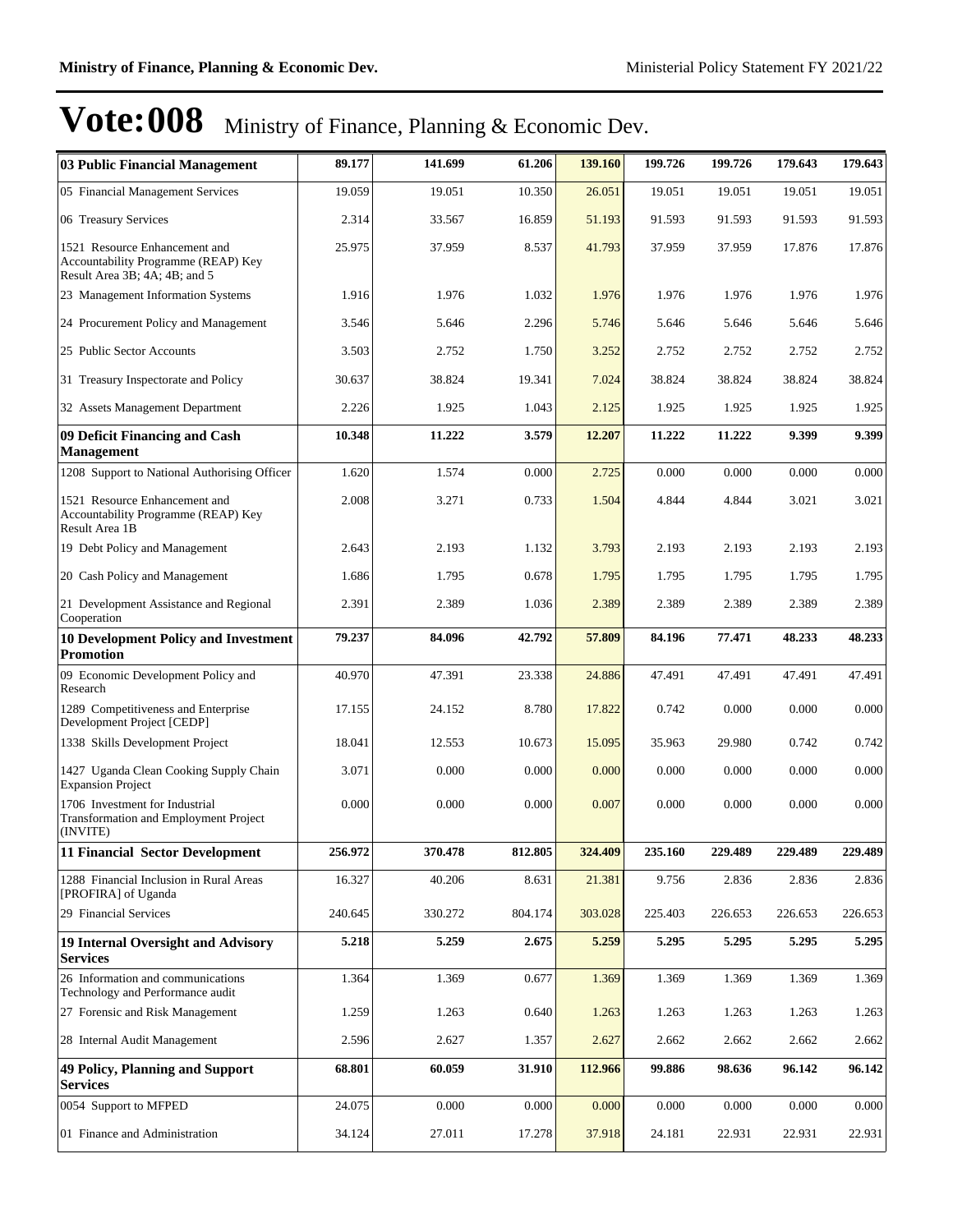| 15 Treasury Directorate Services                                                      | 1.113   | 0.823   | 0.449   | 1.023   | 0.823   | 0.823   | 0.823   | 0.823   |
|---------------------------------------------------------------------------------------|---------|---------|---------|---------|---------|---------|---------|---------|
| 1521 Resource Enhancement and<br>Accountability Programme (REAP) Key<br>Result Area 6 | 8.901   | 10.106  | 2.628   | 9.204   | 11.059  | 11.059  | 8.565   | 8.565   |
| 16 Internal Audit                                                                     | 0.588   | 0.598   | 0.348   | 0.598   | 0.598   | 0.598   | 0.598   | 0.598   |
| 1625 Retooling of Ministry of Finance,<br>Planning and Economic Development           | 0.000   | 21.521  | 11.208  | 64.223  | 63.226  | 63.226  | 63.226  | 63.226  |
| <b>Total for the Vote</b>                                                             | 578.524 | 751.914 | 983.858 | 776.231 | 755.285 | 741.640 | 684.193 | 684.193 |
| <b>Total Excluding Arrears</b>                                                        | 564.324 | 742.842 | 975.068 | 767.844 | 755.285 | 741.640 | 684.193 | 684.193 |

### **VIII. Sub-SubProgramme Performance and Medium Term Plans**

#### **Table V8.1: Sub-SubProgramme Outcome and Outcome Indicators**

|                                            | Sub-SubProgramme: 01 Macroeconomic Policy and Management                                                                            |                 |                  |                            |            |            |
|--------------------------------------------|-------------------------------------------------------------------------------------------------------------------------------------|-----------------|------------------|----------------------------|------------|------------|
| Objective:                                 | i. Formulation of appropriate fiscal and monetary policies for revenue generation and management                                    |                 |                  |                            |            |            |
|                                            | ii. To maintain fiscal sustainability                                                                                               |                 |                  |                            |            |            |
|                                            | iii.Generate and apply evidence-based analysis to inform Government decision making on economic<br>policy and national development. |                 |                  |                            |            |            |
|                                            | iv. To achieve potential GDP growth                                                                                                 |                 |                  |                            |            |            |
|                                            | v. To maintain macroeconomic stability for all                                                                                      |                 |                  |                            |            |            |
|                                            | vi.To Increase efforts in domestic revenue mobilization                                                                             |                 |                  |                            |            |            |
| <b>Responsible Officer:</b>                | Director Economic Affairs                                                                                                           |                 |                  |                            |            |            |
| <b>Outcome:</b>                            | Sustainable economic growth and stability                                                                                           |                 |                  |                            |            |            |
| 1. Sustainable Macroeconomic Stability     |                                                                                                                                     |                 |                  |                            |            |            |
|                                            |                                                                                                                                     |                 |                  | <b>Performance Targets</b> |            |            |
|                                            | <b>Outcome Indicators</b>                                                                                                           |                 |                  | 2021/22                    | 2022/23    | 2023/24    |
|                                            |                                                                                                                                     | <b>Baseline</b> | <b>Base year</b> | <b>Target</b>              | Projection | Projection |
| • GDP growth rate                          |                                                                                                                                     | 2.9             | 201920           | 5.99%                      | 6.38%      | 7%         |
| • Fiscal Balance as a percentage of GDP    |                                                                                                                                     | 7.2%            | 201920           | 6.18%                      | 5.17%      | 4.13%      |
| · Ratio of Tax Revenue to GDP              |                                                                                                                                     | 12.95%          | 2018             | 13.29%                     | 13.9%      | 14.38%     |
| <b>Department: 08 Macroeconomic Policy</b> |                                                                                                                                     |                 |                  |                            |            |            |
|                                            | <b>Budget Output: 01 Macroeconomic Policy, Monitoring and Analysis</b>                                                              |                 |                  |                            |            |            |
|                                            | Monthly & Quarterly Performance of Economy Reports                                                                                  |                 |                  | 14                         | 14         | 14         |
| Macroeconomic Policy research papers       |                                                                                                                                     |                 |                  |                            | 4          |            |
|                                            | <b>Budget Output: 03 Economic Modeling and Macro-Econometric Forecasting-</b>                                                       |                 |                  |                            |            |            |
| Economic and macro-econometric forecast    |                                                                                                                                     |                 |                  | 4                          | 4          | 4          |
|                                            |                                                                                                                                     |                 |                  |                            |            |            |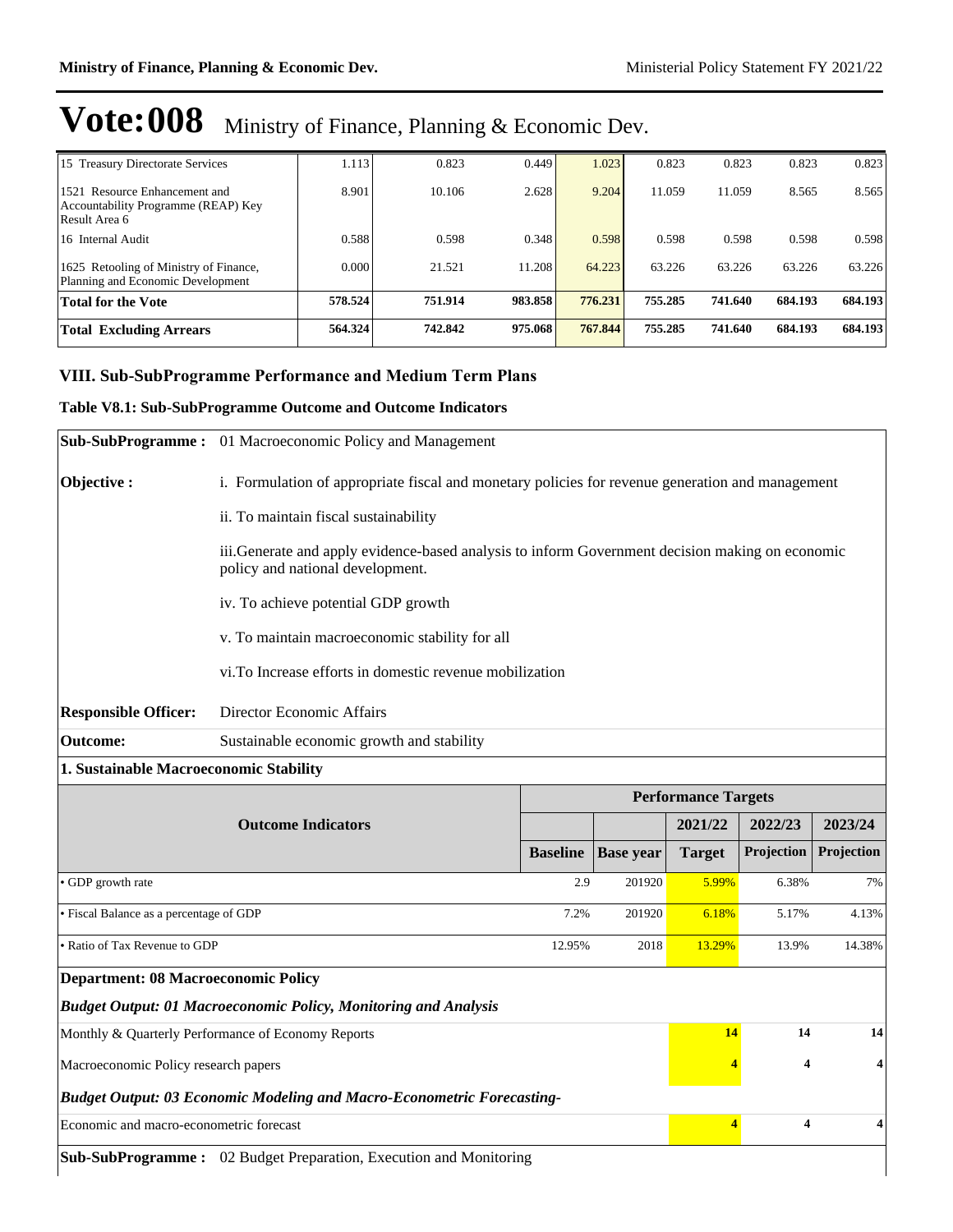| Objective:                                                 | i. Provide strategies and guidelines for the budget process.                                                                             |                 |                  |                            |            |            |
|------------------------------------------------------------|------------------------------------------------------------------------------------------------------------------------------------------|-----------------|------------------|----------------------------|------------|------------|
|                                                            | ii. Allocate funds to sector priorities in accordance with the Long Term Expenditure Framework and<br>Medium Term Expenditure Framework. |                 |                  |                            |            |            |
|                                                            | iii. Avail financial resources to finance implementation of Government programmes.                                                       |                 |                  |                            |            |            |
|                                                            | iv. Monitor and ascertain efficiency in utilization of national resources for intended priorities                                        |                 |                  |                            |            |            |
|                                                            | v. To undertake overall policy formulation, coordination, appraisal, analysis, monitoring and evaluation<br>of development projects      |                 |                  |                            |            |            |
|                                                            | vi. Facilitate the implementation of PPP initiatives to ensure sustainable economic growth and<br>development                            |                 |                  |                            |            |            |
| <b>Responsible Officer:</b>                                | Director Budget                                                                                                                          |                 |                  |                            |            |            |
| <b>Outcome:</b>                                            | Improved budget credibility                                                                                                              |                 |                  |                            |            |            |
| 1. Fiscal Credibility and Sustainability                   |                                                                                                                                          |                 |                  |                            |            |            |
|                                                            |                                                                                                                                          |                 |                  | <b>Performance Targets</b> |            |            |
|                                                            | <b>Outcome Indicators</b>                                                                                                                |                 |                  | 2021/22                    | 2022/23    | 2023/24    |
|                                                            |                                                                                                                                          | <b>Baseline</b> | <b>Base year</b> | <b>Target</b>              | Projection | Projection |
|                                                            | • Supplementary expenditure as a %ge of the initial approved budget                                                                      | 5.89%           | 201920           | 3%                         | 3%         | 3%         |
| • Arrears as %ge of total expenditure for FY N-1           |                                                                                                                                          | 1               | 201920           | 0.7%                       | 0.5%       | 0.4%       |
| • Funds released as a %ge of the approved budget           |                                                                                                                                          | 108.2%          | 201920           | 100%                       | 100%       | 100%       |
|                                                            | <b>Department: 11 Budget Policy and Evaluation</b>                                                                                       |                 |                  |                            |            |            |
|                                                            | <b>Budget Output: 01 Policy, Coordination and Monitoring of the National Budget Cycle</b>                                                |                 |                  |                            |            |            |
|                                                            | % of MDAs Certified for Gender inclusiveness in the budget                                                                               |                 |                  | 100%                       | 100%       | 100%       |
|                                                            | Proportion of Central and local Governent agencies that are using PBS/PBB                                                                |                 |                  | <b>100%</b>                | 100%       | 100%       |
|                                                            | Ratio of annual investment expenditure to annual Consumption expenditure                                                                 |                 |                  | 60:40                      | 60:40      | 60:40      |
| Stock of domestic arreas as % of total expenditure         |                                                                                                                                          |                 |                  | $3%$                       | $<$ 3%     | $<$ 3%     |
|                                                            | <b>Department: 12 Infrastructure and Social Services</b>                                                                                 |                 |                  |                            |            |            |
|                                                            | <b>Budget Output: 01 Policy, Coordination and Monitoring of the National Budget Cycle</b>                                                |                 |                  |                            |            |            |
|                                                            | % of MDAs Certified for Gender inclusiveness in the budget                                                                               |                 |                  | <b>100%</b>                |            |            |
|                                                            | Proportion of Central and local Government agencies that are using PBS/PBB                                                               |                 |                  | 100%                       |            |            |
|                                                            | Ratio of annual investment expenditure to annual Consumption expenditure                                                                 |                 |                  | 60:40                      |            |            |
| $3%$<br>Stock of domestic arreas as % of total expenditure |                                                                                                                                          |                 |                  |                            |            |            |
| <b>Department: 22 Projects Analysis and PPPs</b>           |                                                                                                                                          |                 |                  |                            |            |            |
|                                                            | <b>Budget Output: 05 Project Preparation, appraisal and review</b>                                                                       |                 |                  |                            |            |            |
| Percentage of projects implemented on time                 |                                                                                                                                          |                 |                  | 90%                        |            |            |
| percentage of projects implemented on budget               |                                                                                                                                          |                 |                  | 96                         |            |            |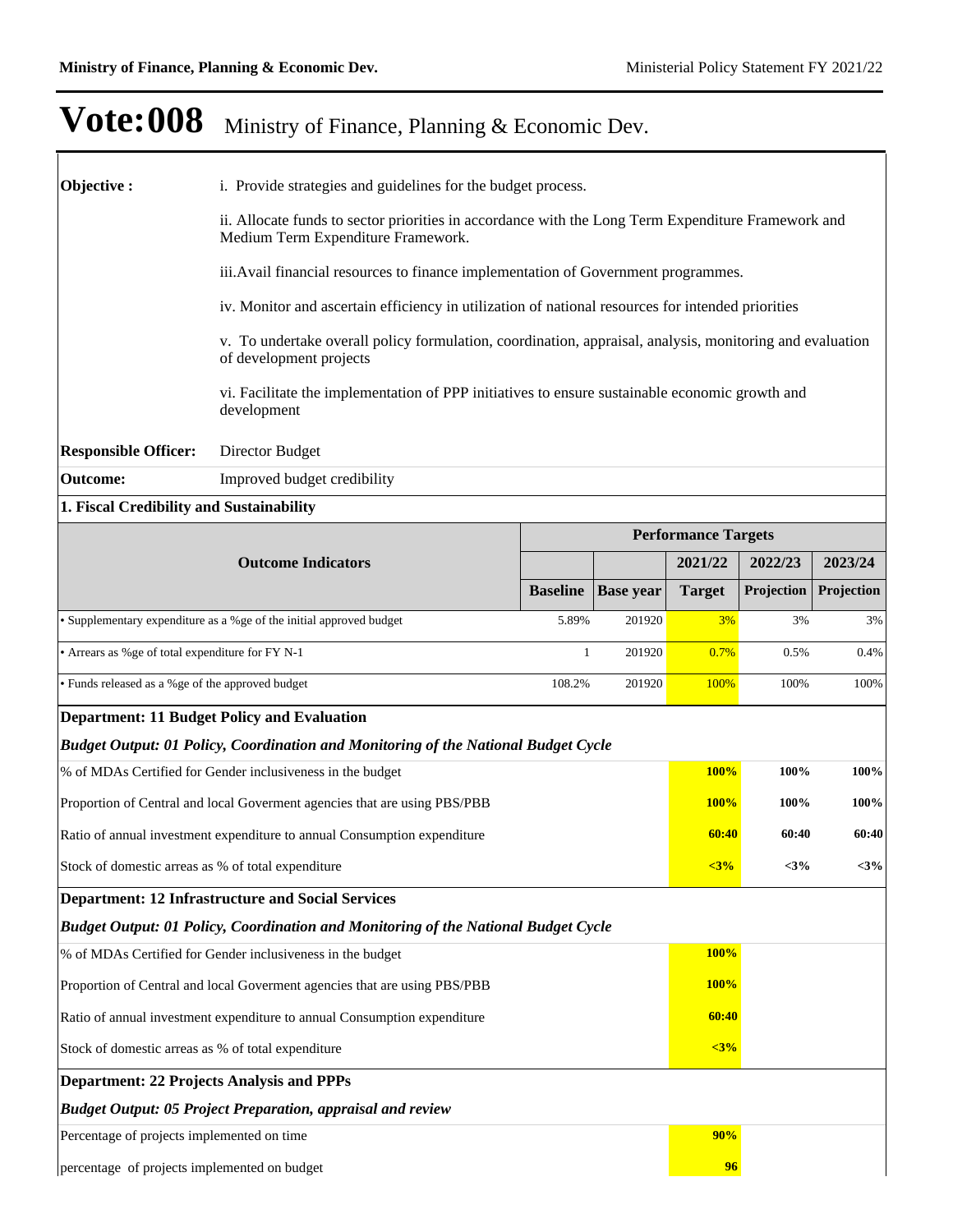|                                                 | Number of MDA staff trained in project /DC guidelines                                                                                                                                                                                                                                                                                                                                                                                                                                                                                                                                                                                                                                                                                                                                                                                                                                                                                                                                                                                                                                                                                                                                                                                                                                                                                                                                                                                                                                                                                                                                                                                                           |                 |                  | <b>200</b>                                 |                                     |                                     |  |  |  |  |
|-------------------------------------------------|-----------------------------------------------------------------------------------------------------------------------------------------------------------------------------------------------------------------------------------------------------------------------------------------------------------------------------------------------------------------------------------------------------------------------------------------------------------------------------------------------------------------------------------------------------------------------------------------------------------------------------------------------------------------------------------------------------------------------------------------------------------------------------------------------------------------------------------------------------------------------------------------------------------------------------------------------------------------------------------------------------------------------------------------------------------------------------------------------------------------------------------------------------------------------------------------------------------------------------------------------------------------------------------------------------------------------------------------------------------------------------------------------------------------------------------------------------------------------------------------------------------------------------------------------------------------------------------------------------------------------------------------------------------------|-----------------|------------------|--------------------------------------------|-------------------------------------|-------------------------------------|--|--|--|--|
|                                                 | Sub-SubProgramme: 03 Public Financial Management                                                                                                                                                                                                                                                                                                                                                                                                                                                                                                                                                                                                                                                                                                                                                                                                                                                                                                                                                                                                                                                                                                                                                                                                                                                                                                                                                                                                                                                                                                                                                                                                                |                 |                  |                                            |                                     |                                     |  |  |  |  |
| Objective:                                      | i. To provide an independent objective assurance and advisory services on governance, risk management<br>and control processes through disciplined approach by measuring and evaluating internal controls.<br>ii. To review and report on proper control over receipt, custody and utilization of all financial resources.<br>iii. To ensure conformity with financial and operational procedures as defined by the Act and Accountant<br>General for incurring obligations and authorizing payments and ensuring effective control over<br>expenditure<br>iv. To ensure correct classification and allocation of revenue and expenditure accounts.<br>v. To ensure reliability and integrity of financial and operating data so that information provided allows<br>for the preparation of accurate financial statements and other reports as required by legislation.<br>vi. To ensure that the systems in place used to safeguard Assets and as appropriate, verification of<br>existence of such Assets.<br>vii. Operations or programs to ascertain whether results are consistent with established objectives and<br>goals.<br>viii. To ensure adequacy of action by management in response to internal audit reports, and assisting<br>management in the implementation of recommendations made those reports and also, where appropriate,<br>recommendations made by the Auditor General.<br>ix. To ensure adequacy of controls built into computerized systems.<br>x. To carryout performance, forensic, quality assurance and IT audits to ensure all round provision of<br>internal audit services and value for money.<br><b>Accountant General</b> |                 |                  |                                            |                                     |                                     |  |  |  |  |
| <b>Responsible Officer:</b>                     |                                                                                                                                                                                                                                                                                                                                                                                                                                                                                                                                                                                                                                                                                                                                                                                                                                                                                                                                                                                                                                                                                                                                                                                                                                                                                                                                                                                                                                                                                                                                                                                                                                                                 |                 |                  |                                            |                                     |                                     |  |  |  |  |
| <b>Outcome:</b>                                 | Compliance with PFM laws and regulations                                                                                                                                                                                                                                                                                                                                                                                                                                                                                                                                                                                                                                                                                                                                                                                                                                                                                                                                                                                                                                                                                                                                                                                                                                                                                                                                                                                                                                                                                                                                                                                                                        |                 |                  |                                            |                                     |                                     |  |  |  |  |
|                                                 | 1. Value for money in the management of public resources                                                                                                                                                                                                                                                                                                                                                                                                                                                                                                                                                                                                                                                                                                                                                                                                                                                                                                                                                                                                                                                                                                                                                                                                                                                                                                                                                                                                                                                                                                                                                                                                        |                 |                  |                                            |                                     |                                     |  |  |  |  |
|                                                 |                                                                                                                                                                                                                                                                                                                                                                                                                                                                                                                                                                                                                                                                                                                                                                                                                                                                                                                                                                                                                                                                                                                                                                                                                                                                                                                                                                                                                                                                                                                                                                                                                                                                 |                 |                  | <b>Performance Targets</b>                 |                                     |                                     |  |  |  |  |
|                                                 | <b>Outcome Indicators</b>                                                                                                                                                                                                                                                                                                                                                                                                                                                                                                                                                                                                                                                                                                                                                                                                                                                                                                                                                                                                                                                                                                                                                                                                                                                                                                                                                                                                                                                                                                                                                                                                                                       | <b>Baseline</b> | <b>Base year</b> | 2021/22<br><b>Target</b>                   | 2022/23<br>Projection               | 2023/24<br>Projection               |  |  |  |  |
|                                                 | · Proportion of MDA's and Local Governments' Budgets executed using automated                                                                                                                                                                                                                                                                                                                                                                                                                                                                                                                                                                                                                                                                                                                                                                                                                                                                                                                                                                                                                                                                                                                                                                                                                                                                                                                                                                                                                                                                                                                                                                                   | 94%             | 201920           | 100%                                       | 100%                                | 100%                                |  |  |  |  |
| Financial Management Systems.                   | <b>Department: 05 Financial Management Services</b>                                                                                                                                                                                                                                                                                                                                                                                                                                                                                                                                                                                                                                                                                                                                                                                                                                                                                                                                                                                                                                                                                                                                                                                                                                                                                                                                                                                                                                                                                                                                                                                                             |                 |                  |                                            |                                     |                                     |  |  |  |  |
|                                                 | Budget Output: 01 Accounting and Financial Management Policy, Coordination and Monitoring                                                                                                                                                                                                                                                                                                                                                                                                                                                                                                                                                                                                                                                                                                                                                                                                                                                                                                                                                                                                                                                                                                                                                                                                                                                                                                                                                                                                                                                                                                                                                                       |                 |                  |                                            |                                     |                                     |  |  |  |  |
| Percentage of MALGs budgets executed using IFMS |                                                                                                                                                                                                                                                                                                                                                                                                                                                                                                                                                                                                                                                                                                                                                                                                                                                                                                                                                                                                                                                                                                                                                                                                                                                                                                                                                                                                                                                                                                                                                                                                                                                                 |                 |                  | 97%                                        | 100%                                | 100%                                |  |  |  |  |
| Percentage of IFMS up-time                      |                                                                                                                                                                                                                                                                                                                                                                                                                                                                                                                                                                                                                                                                                                                                                                                                                                                                                                                                                                                                                                                                                                                                                                                                                                                                                                                                                                                                                                                                                                                                                                                                                                                                 |                 |                  | 99%                                        | 99%                                 | 99%                                 |  |  |  |  |
| <b>Department: 06 Treasury Services</b>         |                                                                                                                                                                                                                                                                                                                                                                                                                                                                                                                                                                                                                                                                                                                                                                                                                                                                                                                                                                                                                                                                                                                                                                                                                                                                                                                                                                                                                                                                                                                                                                                                                                                                 |                 |                  |                                            |                                     |                                     |  |  |  |  |
|                                                 | Budget Output: 02 Management and Reporting on the Accounts of Government                                                                                                                                                                                                                                                                                                                                                                                                                                                                                                                                                                                                                                                                                                                                                                                                                                                                                                                                                                                                                                                                                                                                                                                                                                                                                                                                                                                                                                                                                                                                                                                        |                 |                  |                                            |                                     |                                     |  |  |  |  |
|                                                 |                                                                                                                                                                                                                                                                                                                                                                                                                                                                                                                                                                                                                                                                                                                                                                                                                                                                                                                                                                                                                                                                                                                                                                                                                                                                                                                                                                                                                                                                                                                                                                                                                                                                 |                 |                  |                                            |                                     |                                     |  |  |  |  |
| <b>Quarterly Reports</b>                        |                                                                                                                                                                                                                                                                                                                                                                                                                                                                                                                                                                                                                                                                                                                                                                                                                                                                                                                                                                                                                                                                                                                                                                                                                                                                                                                                                                                                                                                                                                                                                                                                                                                                 |                 |                  | <b>Within one</b>                          | Within one                          | <b>Within one</b>                   |  |  |  |  |
| <b>Monthly Reports</b>                          |                                                                                                                                                                                                                                                                                                                                                                                                                                                                                                                                                                                                                                                                                                                                                                                                                                                                                                                                                                                                                                                                                                                                                                                                                                                                                                                                                                                                                                                                                                                                                                                                                                                                 |                 |                  | <b>Month</b><br><b>Within one</b><br>month | month<br><b>Within one</b><br>month | month<br><b>Within one</b><br>month |  |  |  |  |
| <b>Sub-SubProgramme:</b>                        | 09 Deficit Financing and Cash Management                                                                                                                                                                                                                                                                                                                                                                                                                                                                                                                                                                                                                                                                                                                                                                                                                                                                                                                                                                                                                                                                                                                                                                                                                                                                                                                                                                                                                                                                                                                                                                                                                        |                 |                  |                                            |                                     |                                     |  |  |  |  |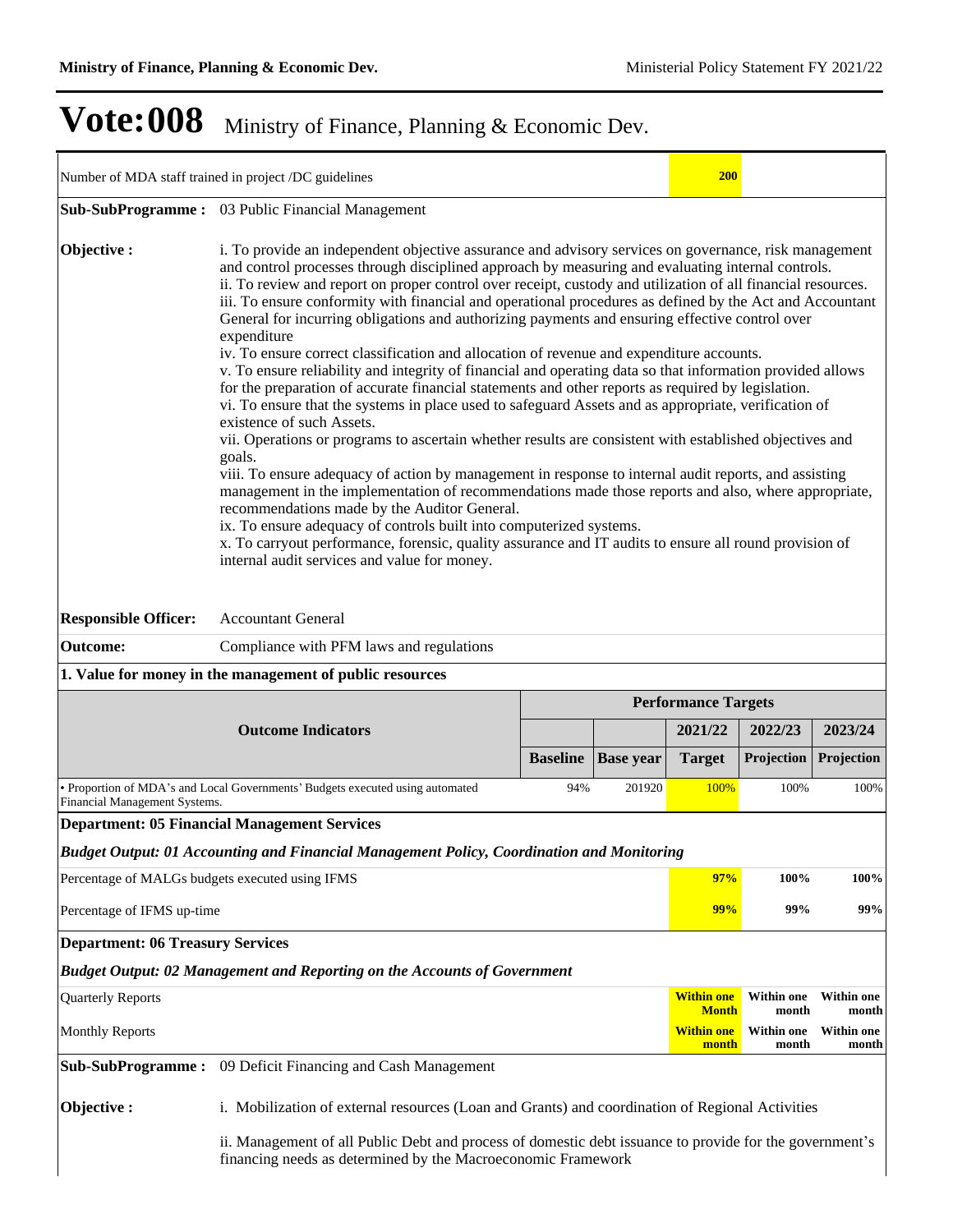$\overline{\Gamma}$ 

٦

|                                              | iii. Effective coordination of cash management operations in liaison with the Accounting General's Office,<br>Directorate of Budget, Directorate of Economic Affairs, Bank of Uganda and Uganda Revenue Authority |                 |                  |                            |                   |            |
|----------------------------------------------|-------------------------------------------------------------------------------------------------------------------------------------------------------------------------------------------------------------------|-----------------|------------------|----------------------------|-------------------|------------|
| <b>Responsible Officer:</b>                  | Director Debt and Cash Management                                                                                                                                                                                 |                 |                  |                            |                   |            |
| <b>Outcome:</b>                              | Sustainable Public debt levels                                                                                                                                                                                    |                 |                  |                            |                   |            |
| 1. Fiscal Credibility and Sustainability     |                                                                                                                                                                                                                   |                 |                  |                            |                   |            |
|                                              |                                                                                                                                                                                                                   |                 |                  | <b>Performance Targets</b> |                   |            |
|                                              | <b>Outcome Indicators</b>                                                                                                                                                                                         |                 |                  | 2021/22                    | 2022/23           | 2023/24    |
|                                              |                                                                                                                                                                                                                   | <b>Baseline</b> | <b>Base year</b> | <b>Target</b>              | <b>Projection</b> | Projection |
| • Present value of Public Debt to GDP ratio  |                                                                                                                                                                                                                   | 26              | 2017             | 41                         | 42                | 42         |
|                                              | • External resources mobilized as a percentage of the National Budget                                                                                                                                             | 20%             | 201920           | 23%                        | 19%               | 15%        |
| • Nominal Debt as a percentage of GDP        |                                                                                                                                                                                                                   | 40.6%           | 201920           | 52%                        | 54%               | 53%        |
|                                              | <b>Project: 1208 Support to National Authorising Officer</b>                                                                                                                                                      |                 |                  |                            |                   |            |
|                                              | <b>Budget Output: 04 Mobilization of External and Domestic Debt Financing</b>                                                                                                                                     |                 |                  |                            |                   |            |
| Number of Donor portfolio reviews undertaken |                                                                                                                                                                                                                   |                 |                  | 15                         |                   |            |
|                                              | <b>Department: 19 Debt Policy and Management</b>                                                                                                                                                                  |                 |                  |                            |                   |            |
|                                              | <b>Budget Output: 01 Debt Policy, Coordination and Monitoring</b>                                                                                                                                                 |                 |                  |                            |                   |            |
|                                              | Number of Public debt portfolio and risk Analysis Reports produced                                                                                                                                                |                 |                  | 4                          | 4                 | 4          |
|                                              | Number of Contingent liabilities and guarantees reports produced                                                                                                                                                  |                 |                  |                            | 4                 | 4          |
| Strategy produced                            |                                                                                                                                                                                                                   |                 |                  |                            | 1                 | 1          |
|                                              | <b>Department: 20 Cash Policy and Management</b>                                                                                                                                                                  |                 |                  |                            |                   |            |
|                                              | <b>Budget Output: 02 Cash Policy, Coordination and Monitoring</b>                                                                                                                                                 |                 |                  |                            |                   |            |
|                                              | Database for Cash needs projections and forecast for MDAs created                                                                                                                                                 |                 |                  | 1                          |                   |            |
| Number of cash Mangment Reports              |                                                                                                                                                                                                                   |                 |                  | <b>16</b>                  | 16                | 16         |
|                                              | <b>Sub-SubProgramme:</b> 10 Development Policy and Investment Promotion                                                                                                                                           |                 |                  |                            |                   |            |
| Objective:                                   | i. Initiate and coordinate economic policy research to inform National economic development policy-<br>making.                                                                                                    |                 |                  |                            |                   |            |
|                                              | ii. Provide technical advice on budgetary alignment to National development strategies and priorities.                                                                                                            |                 |                  |                            |                   |            |
|                                              | iii. Monitor and analyze National development outcomes within the context of relevant regional and<br>international development frameworks.                                                                       |                 |                  |                            |                   |            |
|                                              | iv. Formulate, review and coordinate policies, laws and regulations to enhance Private Sector<br>competitiveness and growth.                                                                                      |                 |                  |                            |                   |            |
| <b>Responsible Officer:</b>                  | v. Annually prepare and publish background to the Budget.<br>Director Economic Affairs                                                                                                                            |                 |                  |                            |                   |            |
| <b>Outcome:</b>                              | Increased investment and evidence-based National Development policy agenda                                                                                                                                        |                 |                  |                            |                   |            |
| 1. Sustainable Macroeconomic Stability       |                                                                                                                                                                                                                   |                 |                  |                            |                   |            |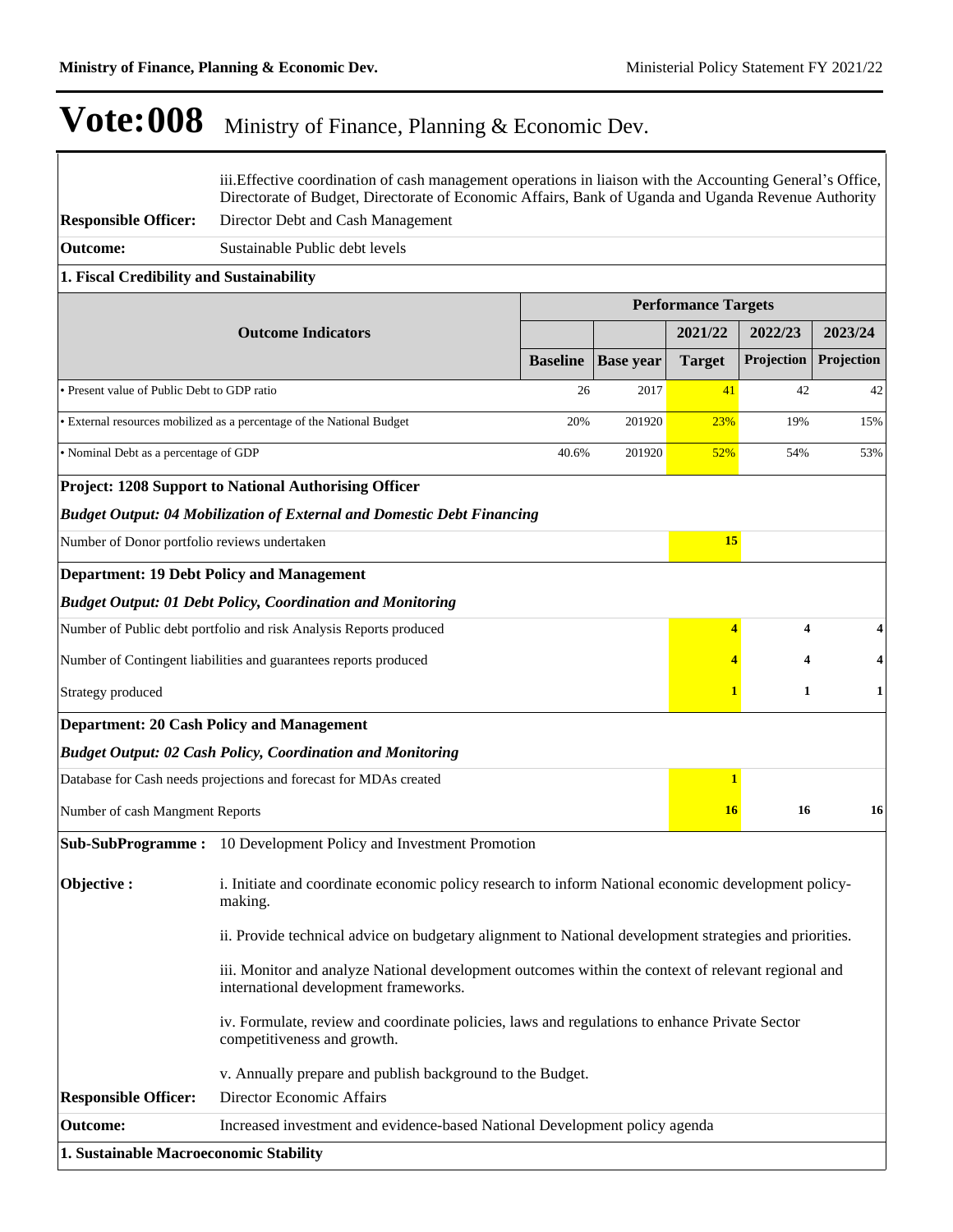|                                                      |                                                                                                                                                                                                           |                 |                  | <b>Performance Targets</b> |                  |                  |  |  |  |
|------------------------------------------------------|-----------------------------------------------------------------------------------------------------------------------------------------------------------------------------------------------------------|-----------------|------------------|----------------------------|------------------|------------------|--|--|--|
|                                                      | <b>Outcome Indicators</b>                                                                                                                                                                                 |                 |                  | 2021/22                    | 2022/23          | 2023/24          |  |  |  |
|                                                      |                                                                                                                                                                                                           | <b>Baseline</b> | <b>Base year</b> | <b>Target</b>              | Projection       | Projection       |  |  |  |
|                                                      | • Proportion of National development policies under active implementation                                                                                                                                 | 75%             | 2018             | 100%                       | 100%             | 100%             |  |  |  |
| commencement                                         | · Proportion of development policies performance reviewed after 10 years of                                                                                                                               | 45%             | 2018             | 50%                        | 50%              | 50%              |  |  |  |
|                                                      | <b>Department: 09 Economic Development Policy and Research</b>                                                                                                                                            |                 |                  |                            |                  |                  |  |  |  |
|                                                      | <b>Budget Output: 02 Policy Research and Analytical Studies</b>                                                                                                                                           |                 |                  |                            |                  |                  |  |  |  |
| Number of Policy Research and Analytical Studies     |                                                                                                                                                                                                           |                 |                  | $\overline{\mathbf{4}}$    | 4                | 4                |  |  |  |
| <b>Budget Output: 03 Investment climate advisory</b> |                                                                                                                                                                                                           |                 |                  |                            |                  |                  |  |  |  |
|                                                      | Number of Investment policies developed or reviewed                                                                                                                                                       |                 |                  | 1                          | 1                | 1                |  |  |  |
|                                                      | Number of Economic Policy research papers produced                                                                                                                                                        |                 |                  | $\overline{2}$             | $\boldsymbol{2}$ | $\boldsymbol{2}$ |  |  |  |
|                                                      | <b>Sub-SubProgramme:</b> 11 Financial Sector Development                                                                                                                                                  |                 |                  |                            |                  |                  |  |  |  |
| Objective:                                           | i. Providing policy oversight and establish the database on all financial Institutions in the Country.                                                                                                    |                 |                  |                            |                  |                  |  |  |  |
|                                                      | ii. Periodically review and analyze the general performance of the financial sector to inform policy.                                                                                                     |                 |                  |                            |                  |                  |  |  |  |
|                                                      | iii. Initiate policies, Laws for deepening and improving the penetration of the financial sector.                                                                                                         |                 |                  |                            |                  |                  |  |  |  |
|                                                      | iv. Provide appropriate legislation that makes the financial system efficient and stable, protects the<br>consumers of financial products, and creates a climate for competition and further development. |                 |                  |                            |                  |                  |  |  |  |
|                                                      | v. Support effective regulation in respect to financial institutions.                                                                                                                                     |                 |                  |                            |                  |                  |  |  |  |
|                                                      | vi. Create a conducive policy environment for product development with Gender Equity perspectives.                                                                                                        |                 |                  |                            |                  |                  |  |  |  |
|                                                      | vii. Participate in the formulation of EAC legislations relating to the financial sector to achieve financial<br>convergence.                                                                             |                 |                  |                            |                  |                  |  |  |  |
|                                                      | viii. Follow developments in the financial markets and business sector in order to assess the need for new<br>policy, new legislation or amendments to existing laws.                                     |                 |                  |                            |                  |                  |  |  |  |
|                                                      | ix. Provide policy advice for regulatory bodies in the financial sector (BOU, CMA, IRA, URBRA,<br>UMRA and FIA).                                                                                          |                 |                  |                            |                  |                  |  |  |  |
|                                                      | x. Participate in the formulation of EAC legislations relating to the financial sector to achieve financial<br>convergence.                                                                               |                 |                  |                            |                  |                  |  |  |  |
|                                                      | xi. Formulate rational and sound financial policies that contribute to national and global financial stability<br>towards financial inclusion for all                                                     |                 |                  |                            |                  |                  |  |  |  |
|                                                      | xii. Provide briefing and policy advice on the financial sector.                                                                                                                                          |                 |                  |                            |                  |                  |  |  |  |
| <b>Responsible Officer:</b>                          | Director Economic Affairs                                                                                                                                                                                 |                 |                  |                            |                  |                  |  |  |  |
| <b>Outcome:</b>                                      | Credible, safe and sound financial markets and systems                                                                                                                                                    |                 |                  |                            |                  |                  |  |  |  |
| 1. Sustainable Macroeconomic Stability               |                                                                                                                                                                                                           |                 |                  |                            |                  |                  |  |  |  |
|                                                      |                                                                                                                                                                                                           |                 |                  | <b>Performance Targets</b> |                  |                  |  |  |  |
|                                                      | <b>Outcome Indicators</b>                                                                                                                                                                                 |                 |                  | 2021/22                    | 2022/23          | 2023/24          |  |  |  |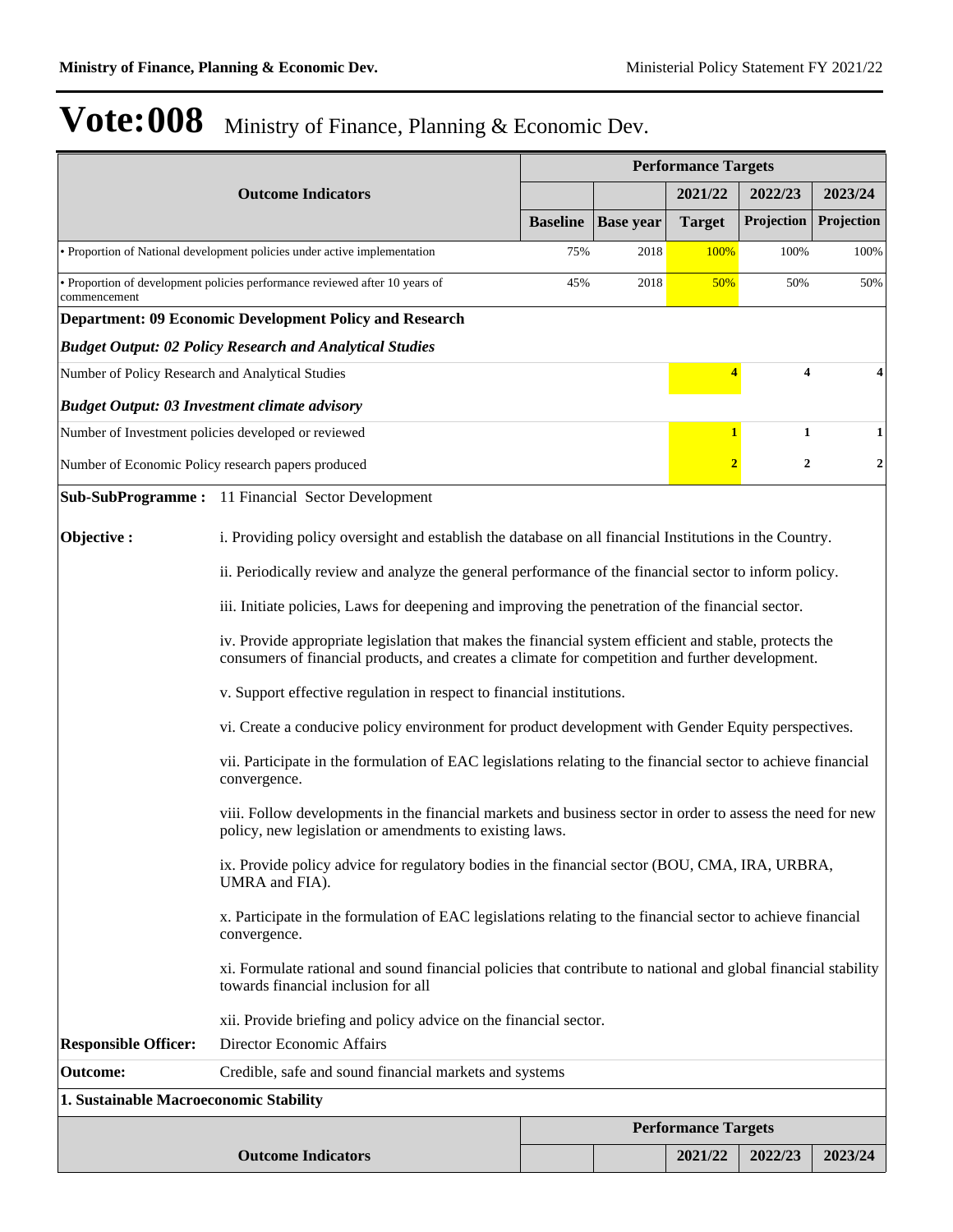|                             |                                                                                                                                                                                                                                                        | <b>Baseline</b>                                                                                                                                                                                            | <b>Base year</b> | <b>Target</b>              | <b>Projection</b> Projection |            |  |  |  |
|-----------------------------|--------------------------------------------------------------------------------------------------------------------------------------------------------------------------------------------------------------------------------------------------------|------------------------------------------------------------------------------------------------------------------------------------------------------------------------------------------------------------|------------------|----------------------------|------------------------------|------------|--|--|--|
|                             | • %ge of financially included adults (=16 years of age) population                                                                                                                                                                                     | 63%                                                                                                                                                                                                        | 201819           | 85%                        | 90%                          | 95%        |  |  |  |
| N/A                         |                                                                                                                                                                                                                                                        |                                                                                                                                                                                                            |                  |                            |                              |            |  |  |  |
|                             | <b>Sub-SubProgramme:</b> 19 Internal Oversight and Advisory Services                                                                                                                                                                                   |                                                                                                                                                                                                            |                  |                            |                              |            |  |  |  |
| Objective:                  |                                                                                                                                                                                                                                                        | i. To provide an independent objective assurance and advisory services on governance, risk management<br>and control processes through disciplined approach by measuring and evaluating internal controls. |                  |                            |                              |            |  |  |  |
|                             | ii. To review and report on proper control over receipt, custody and utilization of all financial resources.                                                                                                                                           |                                                                                                                                                                                                            |                  |                            |                              |            |  |  |  |
|                             | iii. Conformity with financial and operational procedures as defined by the Act and Accountant General<br>for incurring obligations and authorizing payments and ensuring effective control over expenditure                                           |                                                                                                                                                                                                            |                  |                            |                              |            |  |  |  |
|                             | iv. Correct classification and allocation of revenue and expenditure accounts.                                                                                                                                                                         |                                                                                                                                                                                                            |                  |                            |                              |            |  |  |  |
|                             | v. Reliability and integrity of financial and operating data so that information provided allows for the<br>preparation of accurate financial statements and other reports as required by legislation.                                                 |                                                                                                                                                                                                            |                  |                            |                              |            |  |  |  |
|                             | vi. The systems in place used to safeguard Assets and as appropriate, verification of existence of such<br>Assets.                                                                                                                                     |                                                                                                                                                                                                            |                  |                            |                              |            |  |  |  |
|                             | vii. Operations or programs to ascertain whether results are consistent with established objectives and<br>goals.                                                                                                                                      |                                                                                                                                                                                                            |                  |                            |                              |            |  |  |  |
|                             | viii. The adequacy of action by management in response to internal audit reports, and assisting<br>management in the implementation of recommendations made those reports and also, where appropriate,<br>recommendations made by the Auditor General. |                                                                                                                                                                                                            |                  |                            |                              |            |  |  |  |
|                             | ix. The adequacy of controls built into computerized systems.                                                                                                                                                                                          |                                                                                                                                                                                                            |                  |                            |                              |            |  |  |  |
| <b>Responsible Officer:</b> | <b>Internal Auditor General</b>                                                                                                                                                                                                                        |                                                                                                                                                                                                            |                  |                            |                              |            |  |  |  |
| <b>Outcome:</b>             | Compliance with PFM laws and regulations                                                                                                                                                                                                               |                                                                                                                                                                                                            |                  |                            |                              |            |  |  |  |
|                             | 1. Value for money in the management of public resources                                                                                                                                                                                               |                                                                                                                                                                                                            |                  |                            |                              |            |  |  |  |
|                             |                                                                                                                                                                                                                                                        |                                                                                                                                                                                                            |                  | <b>Performance Targets</b> |                              |            |  |  |  |
|                             | <b>Outcome Indicators</b>                                                                                                                                                                                                                              |                                                                                                                                                                                                            |                  | 2021/22                    | 2022/23                      | 2023/24    |  |  |  |
|                             |                                                                                                                                                                                                                                                        | <b>Baseline</b>                                                                                                                                                                                            | <b>Base year</b> | <b>Target</b>              | Projection                   | Projection |  |  |  |
|                             | · Percentage of Internal audit recommendations implemented in Central Government                                                                                                                                                                       | 65%                                                                                                                                                                                                        | 201920           | 82%                        | 89%                          | 100%       |  |  |  |
|                             | <b>Department: 27 Forensic and Risk Management</b>                                                                                                                                                                                                     |                                                                                                                                                                                                            |                  |                            |                              |            |  |  |  |
|                             | Budget Output: 02 Quality review and reporting on Votes, Projects and Other entities                                                                                                                                                                   |                                                                                                                                                                                                            |                  |                            |                              |            |  |  |  |
|                             | Number of Risk Registers and Strategic produced Internal Audit reports from Votes                                                                                                                                                                      |                                                                                                                                                                                                            |                  | 40                         | 60                           | 100        |  |  |  |
| <b>Sub-SubProgramme:</b>    | 49 Policy, Planning and Support Services                                                                                                                                                                                                               |                                                                                                                                                                                                            |                  |                            |                              |            |  |  |  |
| Objective:                  | i. Provide strategic leadership and management of the Ministry.                                                                                                                                                                                        |                                                                                                                                                                                                            |                  |                            |                              |            |  |  |  |
|                             | ii. Formulate Ministerial policies, plans and monitor their implementation.                                                                                                                                                                            |                                                                                                                                                                                                            |                  |                            |                              |            |  |  |  |
|                             | iii. Manage the physical, financial and human resources                                                                                                                                                                                                |                                                                                                                                                                                                            |                  |                            |                              |            |  |  |  |
|                             | iv. Support mainstreaming of gender, equity, environment and climate change in ministry Programmes                                                                                                                                                     |                                                                                                                                                                                                            |                  |                            |                              |            |  |  |  |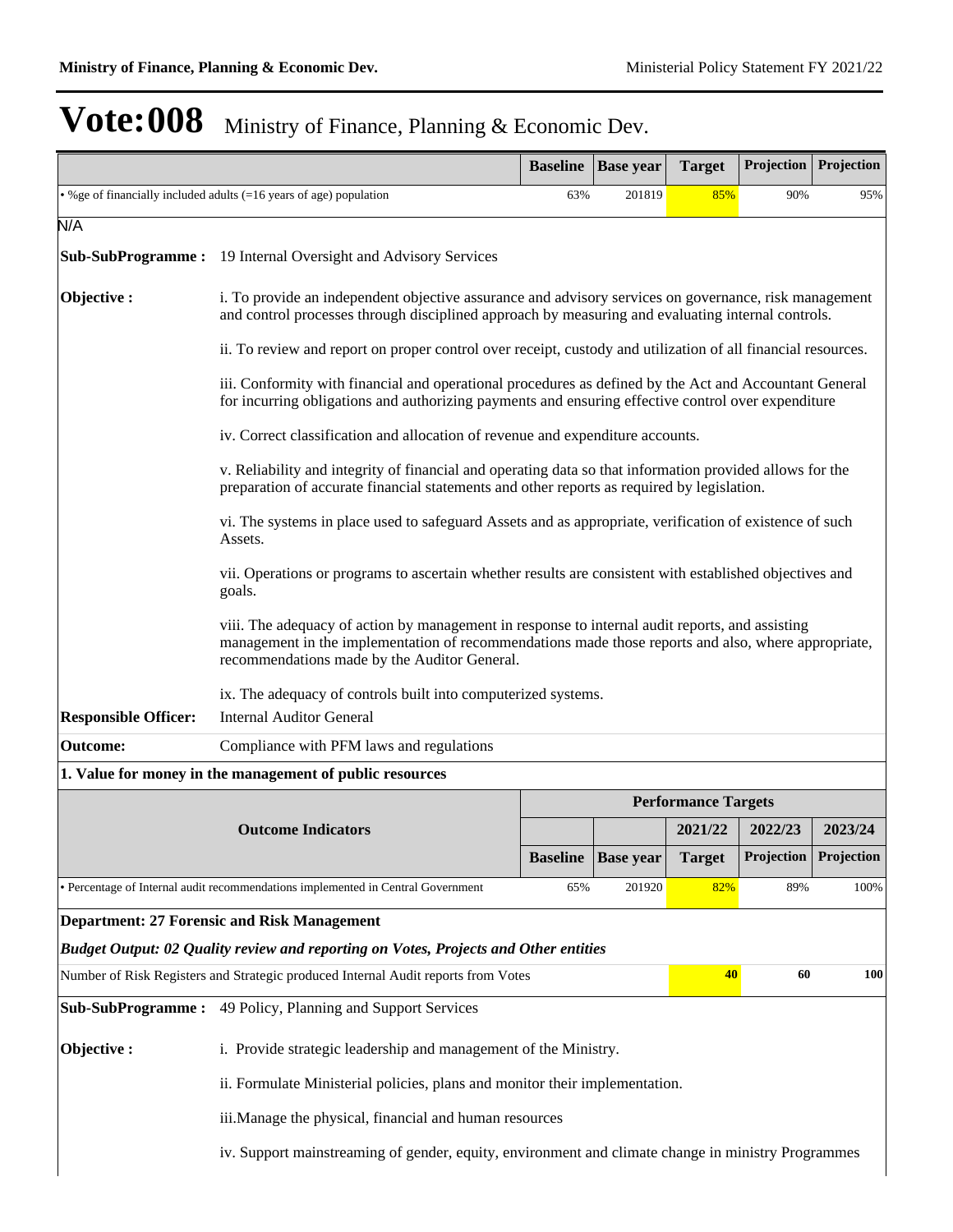|                                                  | and activities                                                                           |                 |                  |                         |            |            |  |  |  |
|--------------------------------------------------|------------------------------------------------------------------------------------------|-----------------|------------------|-------------------------|------------|------------|--|--|--|
|                                                  | v. To strengthen institutional capacity including Gender and Equity responsive budgeting |                 |                  |                         |            |            |  |  |  |
| <b>Responsible Officer:</b>                      | Under-secretary/Accounting Officer                                                       |                 |                  |                         |            |            |  |  |  |
| <b>Outcome:</b>                                  | Compliance with PFM laws and regulations                                                 |                 |                  |                         |            |            |  |  |  |
|                                                  | 1. Value for money in the management of public resources                                 |                 |                  |                         |            |            |  |  |  |
|                                                  | <b>Performance Targets</b>                                                               |                 |                  |                         |            |            |  |  |  |
|                                                  |                                                                                          |                 | 2021/22          | 2022/23                 | 2023/24    |            |  |  |  |
|                                                  |                                                                                          | <b>Baseline</b> | <b>Base year</b> | <b>Target</b>           | Projection | Projection |  |  |  |
| • Resource absorption level                      | 92%                                                                                      | 201920          | 100%             | 100%                    | 100%       |            |  |  |  |
| • Ministry performance ranking                   |                                                                                          |                 | 88<br>201920     | 95                      | 97         | 99         |  |  |  |
| <b>Department: 01 Finance and Administration</b> |                                                                                          |                 |                  |                         |            |            |  |  |  |
|                                                  | <b>Budget Output: 10 Coordination of Planning, Monitoring &amp; Reporting</b>            |                 |                  |                         |            |            |  |  |  |
| Number of reports                                |                                                                                          |                 | 4                | $\overline{\mathbf{4}}$ |            |            |  |  |  |
| Percentage of strategies/Plans implemented       |                                                                                          |                 | 98%              |                         |            |            |  |  |  |
| MPS prepared and submitted to Parliament         |                                                                                          |                 |                  |                         | 1          |            |  |  |  |
| BFP prepared and submitted to Sector             |                                                                                          |                 |                  | 1                       |            |            |  |  |  |

### **IX. Major Capital Investments And Changes In Resource Allocation**

#### **Table 9.1: Major Capital Investment (Capital Purchases outputs over 0.5Billion)**

| FY 2020/21                                                                                                                    | FY 2021/22                                                                                                                                                                                                                                                                                                                                                         |                                                                                                                                                                     |  |  |  |  |  |  |  |
|-------------------------------------------------------------------------------------------------------------------------------|--------------------------------------------------------------------------------------------------------------------------------------------------------------------------------------------------------------------------------------------------------------------------------------------------------------------------------------------------------------------|---------------------------------------------------------------------------------------------------------------------------------------------------------------------|--|--|--|--|--|--|--|
| <b>Appr. Budget and Planned Outputs</b>                                                                                       | <b>Expenditures and Achievements by</b><br>end Dec                                                                                                                                                                                                                                                                                                                 | <b>Proposed Budget and Planned</b><br><b>Outputs</b>                                                                                                                |  |  |  |  |  |  |  |
| Vote 008 Ministry of Finance, Planning & Economic Dev.                                                                        |                                                                                                                                                                                                                                                                                                                                                                    |                                                                                                                                                                     |  |  |  |  |  |  |  |
| Sub-SubProgramme: 14 10 Development Policy and Investment Promotion                                                           |                                                                                                                                                                                                                                                                                                                                                                    |                                                                                                                                                                     |  |  |  |  |  |  |  |
| Development Project : 1289 Competitiveness and Enterprise Development Project [CEDP]                                          |                                                                                                                                                                                                                                                                                                                                                                    |                                                                                                                                                                     |  |  |  |  |  |  |  |
| <b>Budget Output: 14 10 72 Government Buildings and Administrative Infrastructure</b>                                         |                                                                                                                                                                                                                                                                                                                                                                    |                                                                                                                                                                     |  |  |  |  |  |  |  |
| UBFC & UHTTI defects liability period supervision<br>undertaken to completion, refurbishing Ug. Museum, UWRTI,<br><b>UWEC</b> | Supervision of construction for UHTTI &<br>UBFC continued. UBFC is anticipated to end in<br>May 2021 and defects liability period will<br>commence. UHTTI construction will continue<br>into phase 2 with CEDP additional financing.<br>EOI for services to validate construction<br>designs of UWRTI, UWEC, and refurbishment<br>of Uganda Museum were evaluated. | <b>UBFC &amp; UHTTI defects liability period</b><br>supervision undertaken to completion.<br><b>Construction under Museum, UWRTI, UWEC</b><br>and UHTTI undertaken. |  |  |  |  |  |  |  |
| <b>Total Output Cost(Ushs Thousand)</b><br>8,200,000                                                                          | 6,603,344                                                                                                                                                                                                                                                                                                                                                          | 6,000,000                                                                                                                                                           |  |  |  |  |  |  |  |
| Gou Dev't:                                                                                                                    | $\theta$<br>$\Omega$                                                                                                                                                                                                                                                                                                                                               |                                                                                                                                                                     |  |  |  |  |  |  |  |
| Ext Fin:<br>8,200,000                                                                                                         | 6,603,344                                                                                                                                                                                                                                                                                                                                                          | 6.000.000                                                                                                                                                           |  |  |  |  |  |  |  |
| $A.I.A$ :                                                                                                                     | $\theta$<br>$\Omega$                                                                                                                                                                                                                                                                                                                                               |                                                                                                                                                                     |  |  |  |  |  |  |  |
| <b>Budget Output: 14 10 75 Purchase of Motor Vehicles and Other Transport Equipment</b>                                       |                                                                                                                                                                                                                                                                                                                                                                    |                                                                                                                                                                     |  |  |  |  |  |  |  |
| Five game drive trucks (5) and other motor vehicles procured                                                                  | Procurement not commenced                                                                                                                                                                                                                                                                                                                                          | Motor vehicles procured to support project<br>implementation.                                                                                                       |  |  |  |  |  |  |  |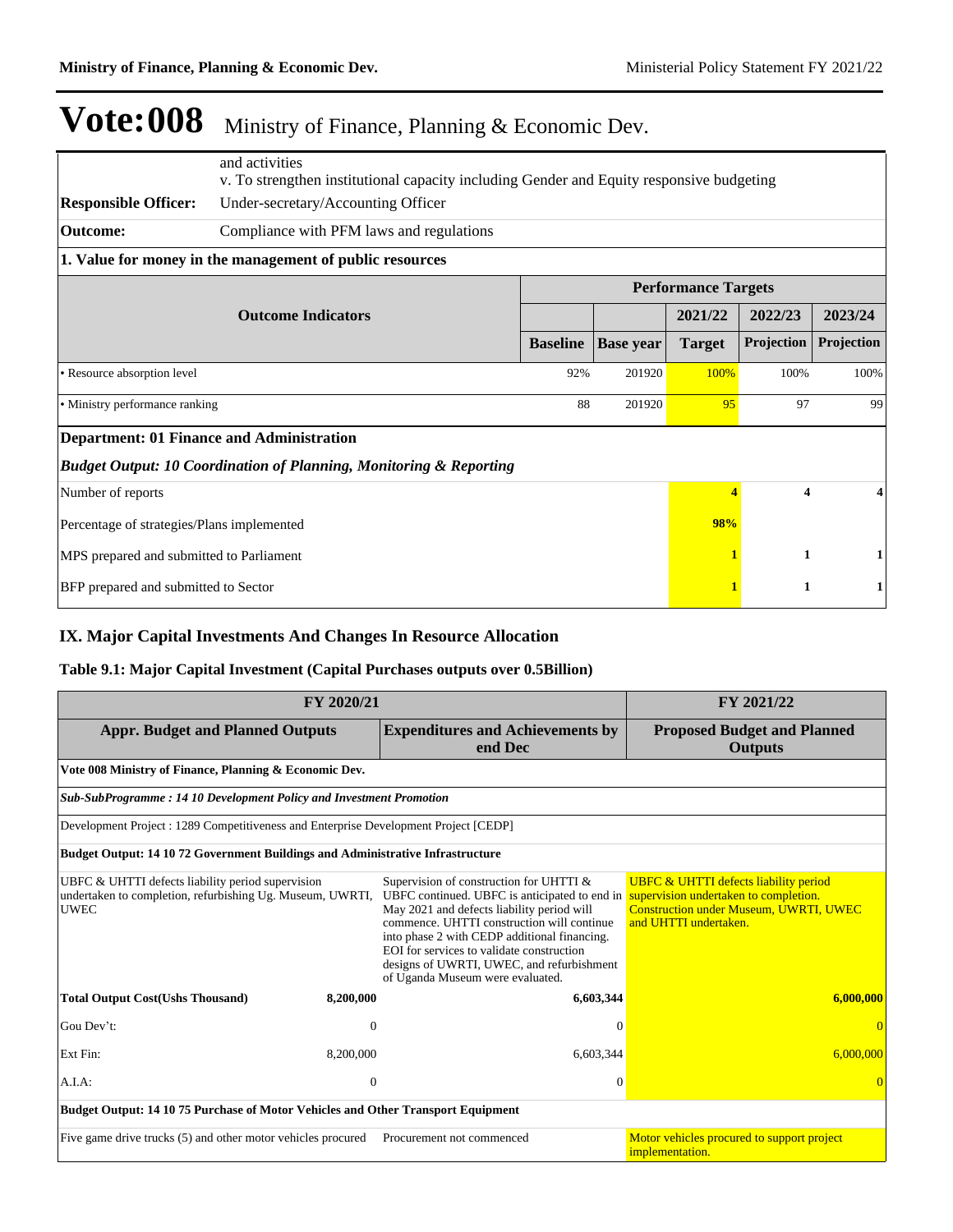| <b>Total Output Cost(Ushs Thousand)</b>                                                        | 2,500,000        | $\bf{0}$                                                                                                                                                      | 2,079,577                                                        |  |  |  |  |
|------------------------------------------------------------------------------------------------|------------------|---------------------------------------------------------------------------------------------------------------------------------------------------------------|------------------------------------------------------------------|--|--|--|--|
| Gou Dev't:                                                                                     | $\overline{0}$   | $\Omega$                                                                                                                                                      |                                                                  |  |  |  |  |
| Ext Fin:                                                                                       | 2,500,000        | $\Omega$                                                                                                                                                      | 2,079,577                                                        |  |  |  |  |
| A.I.A:                                                                                         | $\boldsymbol{0}$ | 0                                                                                                                                                             |                                                                  |  |  |  |  |
| Budget Output: 14 10 76 Purchase of Office and ICT Equipment, including Software               |                  |                                                                                                                                                               |                                                                  |  |  |  |  |
| UHTTI assorted equipment delivered and hotel retooled.                                         |                  | Tendering process for ICT equipment & office<br>equipment commenced (i.e. Video<br>Conferencing facility, Kitchen Bar Equipment,<br>(PABX) Telephone system). | <b>OBRS</b> installed and operational                            |  |  |  |  |
| <b>Total Output Cost(Ushs Thousand)</b>                                                        | 3,304,000        | 0                                                                                                                                                             | 2,000,000                                                        |  |  |  |  |
| Gou Dev't:                                                                                     | $\mathbf{0}$     | $\Omega$                                                                                                                                                      |                                                                  |  |  |  |  |
| Ext Fin:                                                                                       | 3,304,000        | $\Omega$                                                                                                                                                      | 2,000,000                                                        |  |  |  |  |
| A.I.A:                                                                                         | $\mathbf{0}$     | $\boldsymbol{0}$                                                                                                                                              |                                                                  |  |  |  |  |
| Budget Output: 14 10 77 Purchase of Specialised Machinery & Equipment                          |                  |                                                                                                                                                               |                                                                  |  |  |  |  |
|                                                                                                |                  |                                                                                                                                                               | Kitchen, Laundry and ICT facilities completed.                   |  |  |  |  |
| <b>Total Output Cost(Ushs Thousand)</b>                                                        | 0                | 0                                                                                                                                                             | 1,500,000                                                        |  |  |  |  |
| Gou Dev't:                                                                                     | $\mathbf{0}$     | 0                                                                                                                                                             |                                                                  |  |  |  |  |
| Ext Fin:                                                                                       | $\Omega$         | $\Omega$                                                                                                                                                      | 1,500,000                                                        |  |  |  |  |
| A.I.A:                                                                                         | $\mathbf{0}$     | $\overline{0}$                                                                                                                                                |                                                                  |  |  |  |  |
| Budget Output: 14 10 78 Purchase of Office and Residential Furniture and Fittings              |                  |                                                                                                                                                               |                                                                  |  |  |  |  |
| UHTTI Hotel assorted furniture delivered and hotel retooled                                    |                  | Bidding process awaits recruitment of interior<br>designer to review specifications of hotel<br>furniture                                                     | <b>PCU &amp; UHTTI Hotel assorted furniture delivered.</b>       |  |  |  |  |
| <b>Total Output Cost(Ushs Thousand)</b>                                                        | 2,000,000        | 0                                                                                                                                                             | 500,000                                                          |  |  |  |  |
| Gou Dev't:                                                                                     | $\overline{0}$   | 0                                                                                                                                                             |                                                                  |  |  |  |  |
| Ext Fin:                                                                                       | 2,000,000        | 0                                                                                                                                                             | 500,000                                                          |  |  |  |  |
| A.I.A:                                                                                         | $\mathbf{0}$     | $\overline{0}$                                                                                                                                                |                                                                  |  |  |  |  |
| Sub-SubProgramme: 14 49 Policy, Planning and Support Services                                  |                  |                                                                                                                                                               |                                                                  |  |  |  |  |
| Development Project : 1625 Retooling of Ministry of Finance, Planning and Economic Development |                  |                                                                                                                                                               |                                                                  |  |  |  |  |
| Budget Output: 14 49 72 Government Buildings and Administrative Infrastructure                 |                  |                                                                                                                                                               |                                                                  |  |  |  |  |
| New Ministry office building Constructed                                                       |                  | Compliance certificates for the construction of<br>the new office building paid.                                                                              | 80% of the civil works on new Ministry office<br>block completed |  |  |  |  |
|                                                                                                |                  |                                                                                                                                                               | Periodic reports on construction of the building<br>produced     |  |  |  |  |
| <b>Total Output Cost(Ushs Thousand)</b>                                                        | 7,101,798        | 1,128,433                                                                                                                                                     | 52,000,000                                                       |  |  |  |  |
| Gou Dev't:                                                                                     | 7,101,798        | 1,128,433                                                                                                                                                     | 52,000,000                                                       |  |  |  |  |
| Ext Fin:                                                                                       | $\mathbf{0}$     | $\boldsymbol{0}$                                                                                                                                              | $\theta$                                                         |  |  |  |  |
| A.I.A:                                                                                         | $\boldsymbol{0}$ | $\mathbf{0}$                                                                                                                                                  | $\overline{0}$                                                   |  |  |  |  |
| Budget Output: 14 49 75 Purchase of Motor Vehicles and Other Transport Equipment               |                  |                                                                                                                                                               |                                                                  |  |  |  |  |
| Procurement of Office Double Cabbin for Monitoring of<br><b>Government Programmes</b>          |                  | 01 station wagon and 01 double cabin procured. Procurement of Office Double Cabin for                                                                         | <b>Monitoring of Government Programmes</b>                       |  |  |  |  |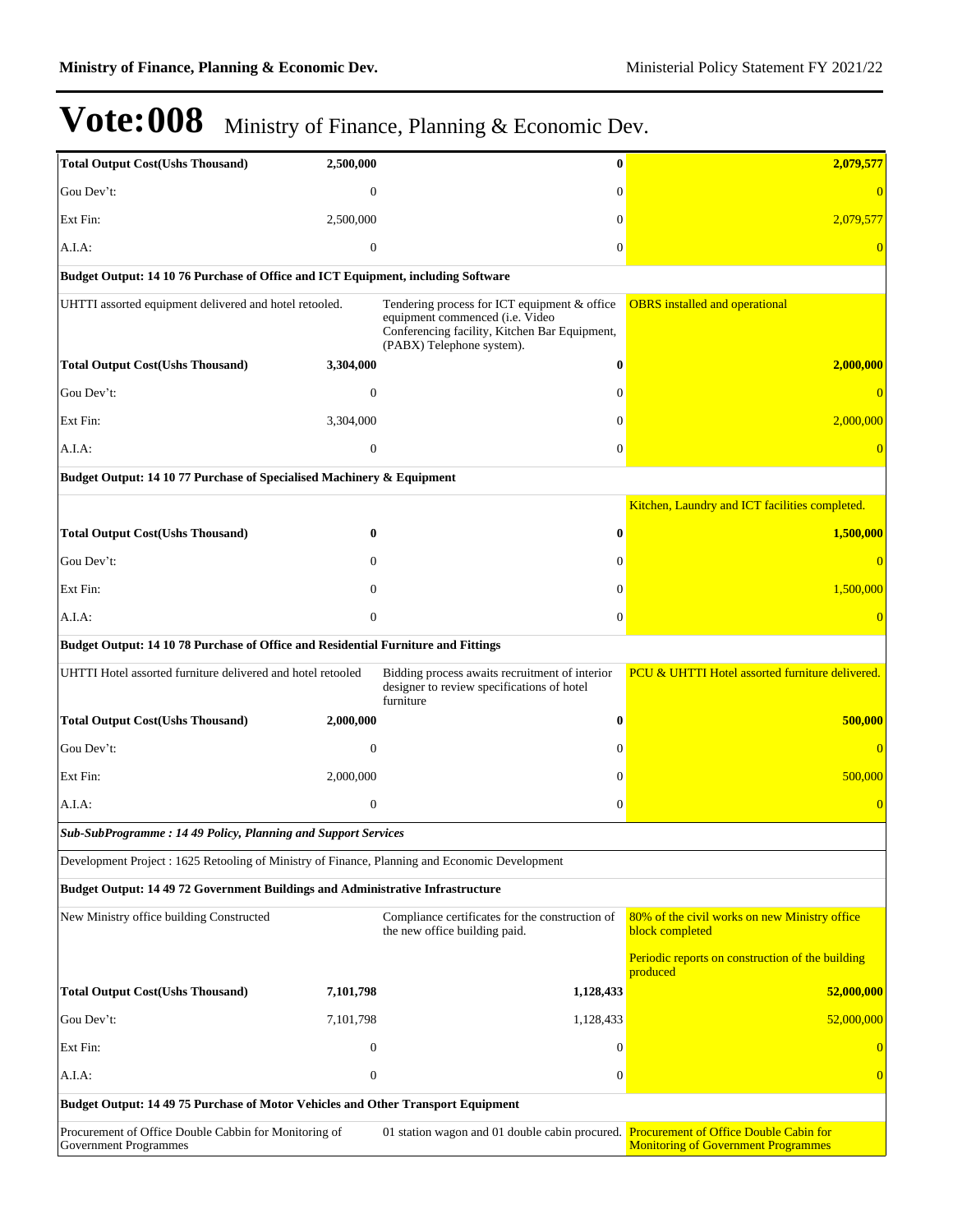| <b>Total Output Cost(Ushs Thousand)</b>                                                                                                                                                                                                                                                                                                                                                                                                    | 350,000          | $\bf{0}$                                                                                                                                                                                                                                                                                                                                                                                                                                                                                                                                                                             | 650,000                                                                                                                                                                                                                                                            |
|--------------------------------------------------------------------------------------------------------------------------------------------------------------------------------------------------------------------------------------------------------------------------------------------------------------------------------------------------------------------------------------------------------------------------------------------|------------------|--------------------------------------------------------------------------------------------------------------------------------------------------------------------------------------------------------------------------------------------------------------------------------------------------------------------------------------------------------------------------------------------------------------------------------------------------------------------------------------------------------------------------------------------------------------------------------------|--------------------------------------------------------------------------------------------------------------------------------------------------------------------------------------------------------------------------------------------------------------------|
| Gou Dev't:                                                                                                                                                                                                                                                                                                                                                                                                                                 | 350,000          | $\theta$                                                                                                                                                                                                                                                                                                                                                                                                                                                                                                                                                                             | 650,000                                                                                                                                                                                                                                                            |
| Ext Fin:                                                                                                                                                                                                                                                                                                                                                                                                                                   | $\mathbf{0}$     | $\theta$                                                                                                                                                                                                                                                                                                                                                                                                                                                                                                                                                                             |                                                                                                                                                                                                                                                                    |
| A.I.A.                                                                                                                                                                                                                                                                                                                                                                                                                                     | $\mathbf{0}$     | $\theta$                                                                                                                                                                                                                                                                                                                                                                                                                                                                                                                                                                             |                                                                                                                                                                                                                                                                    |
| Budget Output: 14 49 76 Purchase of Office and ICT Equipment, including Software                                                                                                                                                                                                                                                                                                                                                           |                  |                                                                                                                                                                                                                                                                                                                                                                                                                                                                                                                                                                                      |                                                                                                                                                                                                                                                                    |
| Hardware upgrade maintained<br>Information software and consumables provided<br>Installation and Management of the Electronic Content<br>Management System<br>Lift/elevator maintained<br>Maintenance of teleconferencing and firewall facility                                                                                                                                                                                            |                  | Office ICT equipments and hard ware gadget to<br>support online meetings procured and installed<br>Ministry Video conferencing system serviced<br>and maintained.<br>Ministry Electronic content Management<br>system maintained.<br>Ministry lifts serviced, repaired and maintained.<br>Ministry teleconferencing and firewall facility<br>serviced and maintained.<br>procured one multipurpose camera for both still<br>and video images.                                                                                                                                        | Hard ware upgrade maintained<br>Information software and consumables provided<br><b>Installation and Management of the Electrical</b><br><b>Content</b><br>Management system, Lift/elevator maintained<br>Maintenance of teleconferencing and firewall<br>facility |
| <b>Total Output Cost(Ushs Thousand)</b>                                                                                                                                                                                                                                                                                                                                                                                                    | 1,654,106        | 1,072,920                                                                                                                                                                                                                                                                                                                                                                                                                                                                                                                                                                            | 1,654,000                                                                                                                                                                                                                                                          |
| Gou Dev't:                                                                                                                                                                                                                                                                                                                                                                                                                                 | 1,654,106        | 1,072,920                                                                                                                                                                                                                                                                                                                                                                                                                                                                                                                                                                            | 1,654,000                                                                                                                                                                                                                                                          |
| Ext Fin:                                                                                                                                                                                                                                                                                                                                                                                                                                   | $\boldsymbol{0}$ | $\theta$                                                                                                                                                                                                                                                                                                                                                                                                                                                                                                                                                                             | $\overline{0}$                                                                                                                                                                                                                                                     |
| A.I.A.                                                                                                                                                                                                                                                                                                                                                                                                                                     | $\mathbf{0}$     | $\boldsymbol{0}$                                                                                                                                                                                                                                                                                                                                                                                                                                                                                                                                                                     | $\overline{0}$                                                                                                                                                                                                                                                     |
| Budget Output: 14 49 77 Purchase of Specialised Machinery & Equipment                                                                                                                                                                                                                                                                                                                                                                      |                  |                                                                                                                                                                                                                                                                                                                                                                                                                                                                                                                                                                                      |                                                                                                                                                                                                                                                                    |
| 10 Photocopiers procured<br>Bio metric and card reader maintained<br>Procurement of heavy duty Photocopiers                                                                                                                                                                                                                                                                                                                                |                  | Ministry photocopiers serviced and maintained.<br>Ministry Biometric system and card reader<br>serviced, repaired and maintained.<br>Procurement of Ministry heavy duty<br>photocopiers on going                                                                                                                                                                                                                                                                                                                                                                                     | 10 Photocopiers procured<br>Bio metric and card reader maintained<br><b>Procurement of heavy duty Photocopiers</b>                                                                                                                                                 |
| <b>Total Output Cost(Ushs Thousand)</b>                                                                                                                                                                                                                                                                                                                                                                                                    | 1,687,000        | 1,156,470                                                                                                                                                                                                                                                                                                                                                                                                                                                                                                                                                                            | 1,683,000                                                                                                                                                                                                                                                          |
| Gou Dev't:                                                                                                                                                                                                                                                                                                                                                                                                                                 | 1,687,000        | 1,156,470                                                                                                                                                                                                                                                                                                                                                                                                                                                                                                                                                                            | 1,683,000                                                                                                                                                                                                                                                          |
| Ext Fin:                                                                                                                                                                                                                                                                                                                                                                                                                                   | $\mathbf{0}$     | $\theta$                                                                                                                                                                                                                                                                                                                                                                                                                                                                                                                                                                             |                                                                                                                                                                                                                                                                    |
| A.I.A.                                                                                                                                                                                                                                                                                                                                                                                                                                     | $\mathbf{0}$     | $\mathbf{0}$                                                                                                                                                                                                                                                                                                                                                                                                                                                                                                                                                                         | $\overline{0}$                                                                                                                                                                                                                                                     |
| Budget Output: 14 49 78 Purchase of Office and Residential Furniture and Fittings                                                                                                                                                                                                                                                                                                                                                          |                  |                                                                                                                                                                                                                                                                                                                                                                                                                                                                                                                                                                                      |                                                                                                                                                                                                                                                                    |
| Coat hangers procured for Senior Management<br>Conference tables procured<br>Procurement of Office blinds for Senior Managers<br>Procurement of Office carpets for Top management offices<br>Procurement of Executives and Secretarial office Chairs<br>Procurement of Modern and Mobile Filing systems carried out<br>Procurement of Workstations to organize and relocate Office<br>space more efficiently<br>Tables for senior Managers |                  | Office and residential furniture fittings<br>procured.<br>Ministry meeting rooms furniture repaired and<br>maintained.<br>Ministry office blinds replaced, and<br>maintained.<br>Ministry Top Management office carpets<br>replaced.<br>Furniture for the Ministry waiting room and<br>reception procured, Ministry work station<br>procured and distributed.<br>05 executive filling cabinets procured and<br>distributed.<br>Ministry workstation procured and distributed.<br>Ministry office space partitioned and allocated.<br>Ministry work station procured and distributed. | <b>Coat hangers procured for Senior Management</b><br><b>Procurement of Office blinds for senior Managers</b><br><b>Procurement of Executive and Secretarial office</b><br>chairs                                                                                  |
| <b>Total Output Cost(Ushs Thousand)</b>                                                                                                                                                                                                                                                                                                                                                                                                    | 837,400          | 198,395                                                                                                                                                                                                                                                                                                                                                                                                                                                                                                                                                                              | 845,372                                                                                                                                                                                                                                                            |
| Gou Dev't:                                                                                                                                                                                                                                                                                                                                                                                                                                 | 837,400          | 198,395                                                                                                                                                                                                                                                                                                                                                                                                                                                                                                                                                                              | 845,372                                                                                                                                                                                                                                                            |
| Ext Fin:                                                                                                                                                                                                                                                                                                                                                                                                                                   | $\mathbf{0}$     | $\theta$                                                                                                                                                                                                                                                                                                                                                                                                                                                                                                                                                                             | $\vert 0 \vert$                                                                                                                                                                                                                                                    |
| A.I.A:                                                                                                                                                                                                                                                                                                                                                                                                                                     | $\boldsymbol{0}$ | $\bf{0}$                                                                                                                                                                                                                                                                                                                                                                                                                                                                                                                                                                             | $\overline{0}$                                                                                                                                                                                                                                                     |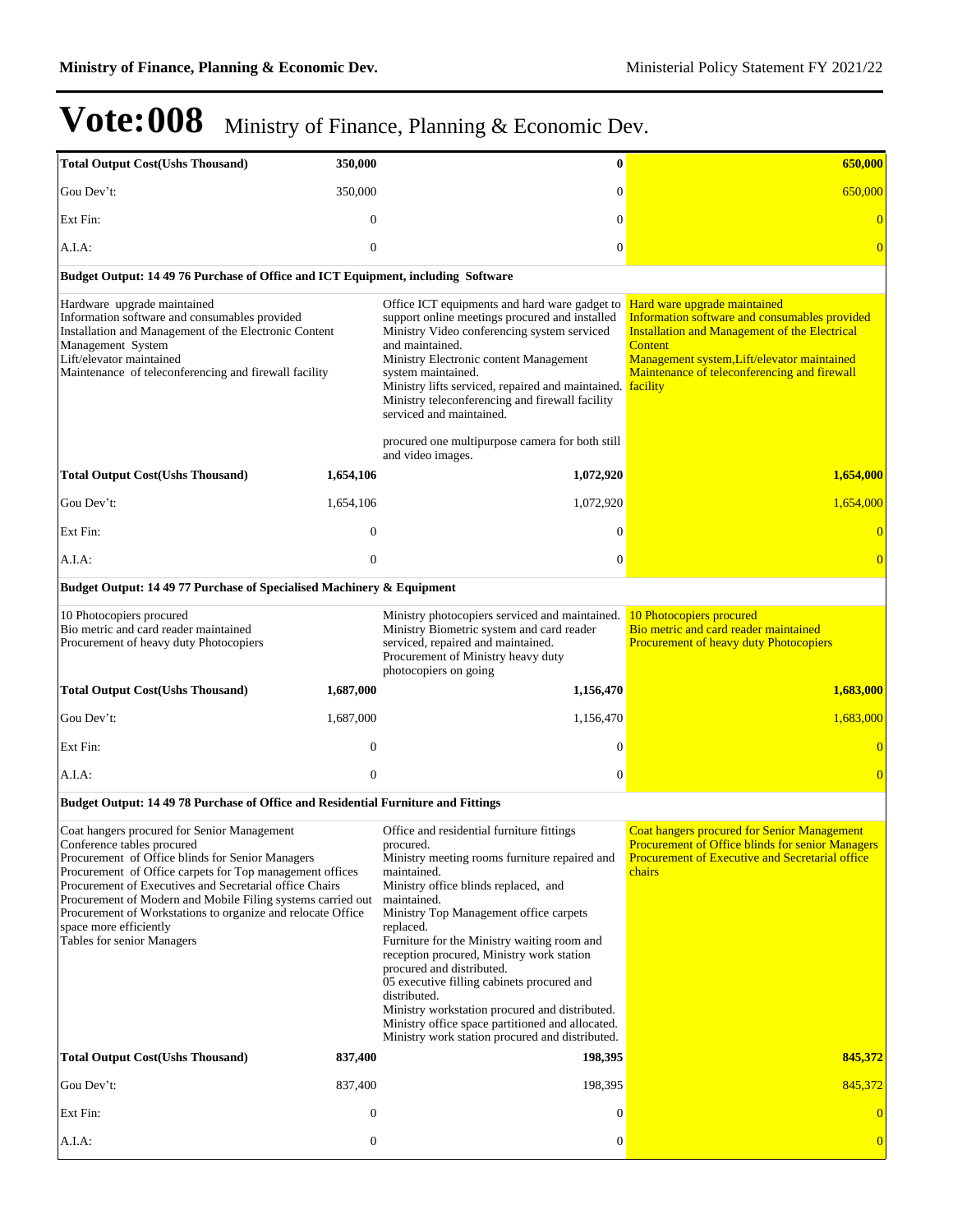### **X. Vote Challenges and Plans To Improve Performance**

#### **Vote Challenges**

Challenges in budget execution

i. Delay in passing of tax amendment bills by Parliament and slow implementation of tax administration measures including the digital tax stamps, electronic fiscal devices, rental income tax solution, etc.; and slowdown in economic growth occasioned by the coronavirus pandemic, affected revenue performance

ii. The COVID-19 pandemic greatly affected stakeholder engagement on Extractive Industry Transparency Initiative (EITI) activities including involvement of communities in the extractive regions. The Pandemic also constrained regional and international travel, for peer learning and Uganda progress assessment by limiting travel abroad to participate in international meetings.

iii. Inadequate administrative and high frequency statistics for macroeconomic forecasting

iv. Low tax collection leading to increased domestic borrowing with a risk of crowding out the Private Sector and further increasing our debt burden

v. Weak project investment management by MDAs and low levels of Business Development Services leading to delayed project implementation

vi. Over expansion of Integrated Financial Management Systems in terms of rollout to new sites and accumulation of data on old infrastructure without a commensurate increase in the budget.

vii. The Expanded scope of Internal Audit due to various Government investment in Infrastructure requires more investment in Human resource and tools

viii. Capacity of officers in using PFM systems is still low because of low level of appreciation of the system by some staff and frequent staff transfers. This challenge is majorly faced in the local governments.

ix. Infrastructure limitations in remote sites like poor road network, inadequate office space, internet intermittences and poor electricity coverage continue to delay rollout of PFM systems.

x. Underperformance in the fiscal deficit mainly due to the lower than planned externally financed development expenditure. This was a result of slower execution of projects due to the COVID-19 containment measures.

xi. Lack of awareness on risk management and low risk maturity across Government

xii. Inadequate funding for risk management roll-out activities including development of risk registers, training, publications, awareness.

#### **Plans to improve Vote Performance**

Plans to improve Performance

i. Support holistic implementation of the DRMS that sets out the medium-term revenue strategy for a sustainable revenue mobilization over the next five years. Accordingly, Government is committed to narrowing the gap between current and potential revenue performance to boost domestic revenue mobilization through facilitating implementation of the 5-year Domestic Revenue Mobilization Strategy

ii. Development of an economic shock response and analysis framework to track the impact of shocks on the economy and assess the size of the fiscal measures required for economic recovery.

iii. Following Uganda's accession to the EITI, there is need for continued awareness of EITI to facilitate transparency and popularize this initiative. Accordingly, the EITI Secretariat will undertake greater community engagement to popularize understanding of the extractive sector and its role in development through community outreach and education, especially in the extractive areas.

iv. Conduct more public forums and debates on the role of extractives to foster greater community buy-in and ownership of the national extractive resource.

v. Strengthen the incorporation of climate change impacts in economic policy analysis and the coordination of the statistics cadre. vi. Training government economists in economic policy analysis and economic modelling to build capacity in economic forecasting.

vii. Conduct regular assessment of risks to the economy to enhance budget credibility.

#### **XI Off Budget Support**

**Table 11.1 Off-Budget Support by Department and Project**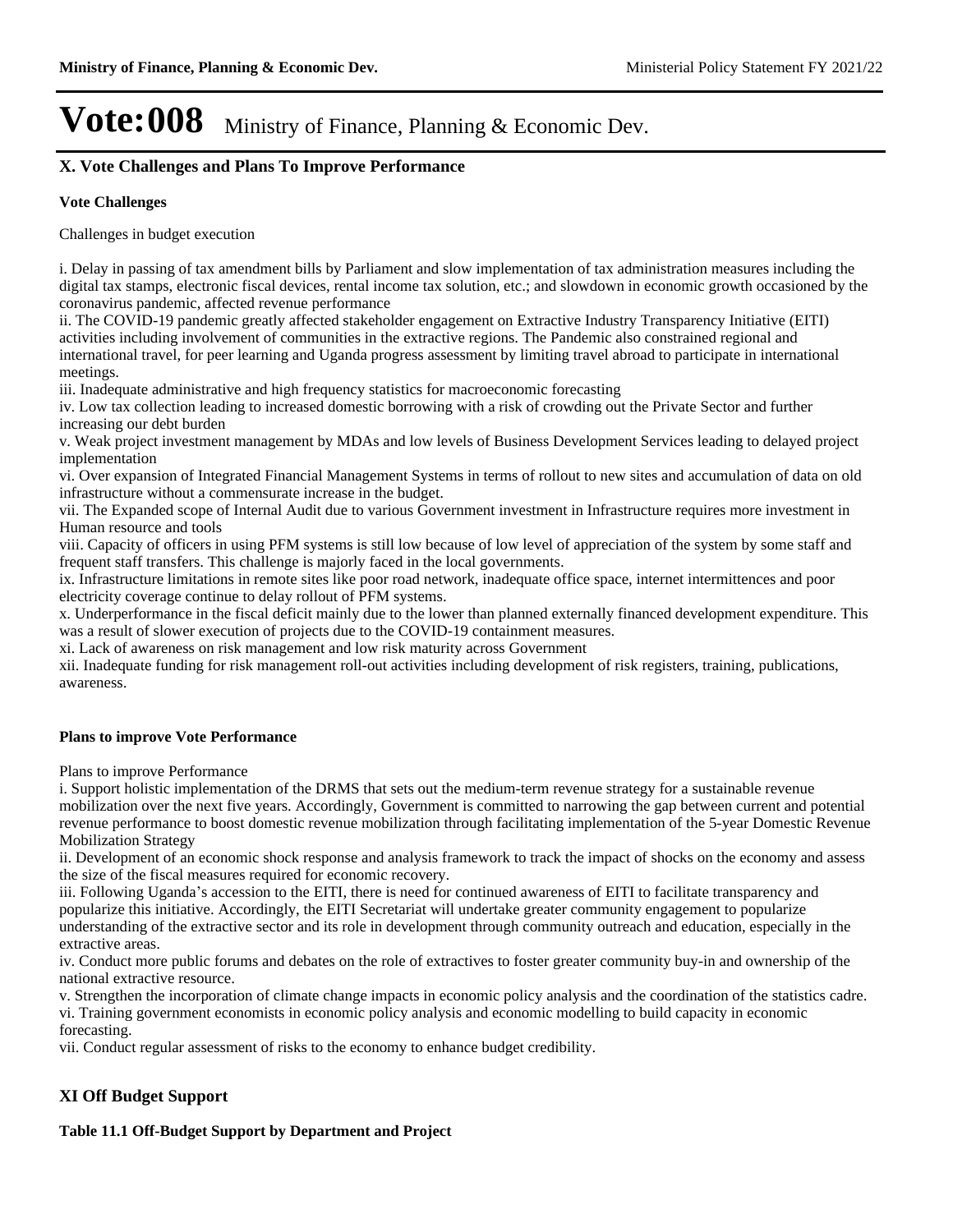| <b>Billion Uganda Shillings</b>                                    | $2020/21$ Approved<br><b>Budget</b> | 2021/22 Draft<br><b>Estimates</b> |
|--------------------------------------------------------------------|-------------------------------------|-----------------------------------|
| Sub-SubProgramme 1402 Budget Preparation, Execution and Monitoring | 0.00                                | 0.17                              |
| <b>Recurrent Budget Estimates</b>                                  |                                     |                                   |
| 22 Projects Analysis and PPPs                                      | 0.00                                | 0.17                              |
| 410-International Development Association (IDA)                    | 0.00                                | 0.17                              |
| <b>Total for Vote</b>                                              | 0.00                                | 0.17                              |

### **XII. Vote Cross Cutting Policy And Other Budgetary Issues**

#### **Table 12.1: Cross- Cutting Policy Issues**

#### **Issue Type: HIV/AIDS**

| Objective:                          | To provide Health services and to promote a healthy life style among all employees<br>To minimize the spread of Covid-19 by continuing to observing the SOPs                                                                                                                |  |  |  |  |  |
|-------------------------------------|-----------------------------------------------------------------------------------------------------------------------------------------------------------------------------------------------------------------------------------------------------------------------------|--|--|--|--|--|
| <b>Issue of Concern:</b>            | Limited access to medical services at the workplace including medicare for staff living with<br>HIV/AIDS.<br>The outbreak of the Covid -19 pandemic                                                                                                                         |  |  |  |  |  |
| <b>Planned Interventions:</b>       | 1. Observe SOPs through continuously providing sanitizers, IEC materials and routine fumigation<br>of the premises<br>2. Carry out health awareness campaigns including health week<br>3. Provide medicare for all staff living with HIV/AIDS                               |  |  |  |  |  |
| <b>Budget Allocation (Billion):</b> | 0.500                                                                                                                                                                                                                                                                       |  |  |  |  |  |
| <b>Performance Indicators:</b>      | 1. Availability of drugs and basic equipment in the sick bay<br>2. Number of Covid-19 IEC materials produced                                                                                                                                                                |  |  |  |  |  |
| <b>Issue Type:</b>                  | Gender                                                                                                                                                                                                                                                                      |  |  |  |  |  |
| Objective:                          | To institutionalize gender and equity mainstreaming in Programme/projects/activities                                                                                                                                                                                        |  |  |  |  |  |
| <b>Issue of Concern:</b>            | 1. Gender an equity policy not operationalised<br>2. Limited capacity for mainstreaming gender and equity<br>3. Limited use availability and use of gender disaggregated data                                                                                               |  |  |  |  |  |
| <b>Planned Interventions:</b>       | 1. Provide pysco-social support for MoFPED staff that are challenged with health conditions and<br>Gender based violence<br>2. Availing sensor- based Assistive devices for visually-impaired people in meeting<br>places/conference rooms<br>3. Develop guidelines for G&E |  |  |  |  |  |
| <b>Budget Allocation (Billion):</b> | 0.500                                                                                                                                                                                                                                                                       |  |  |  |  |  |
| <b>Performance Indicators:</b>      | Women groups in place                                                                                                                                                                                                                                                       |  |  |  |  |  |
| <b>Issue Type:</b>                  | <b>Enviroment</b>                                                                                                                                                                                                                                                           |  |  |  |  |  |
| Objective:                          | To build capacity of staff on mainstreaming environment in selected programs/projects                                                                                                                                                                                       |  |  |  |  |  |
| <b>Issue of Concern:</b>            | 1. Limited awareness on environment awareness<br>2. Lack of guidelines for mainstreaming environment<br>3.                                                                                                                                                                  |  |  |  |  |  |
| <b>Planned Interventions:</b>       | 1. Build staff capacity in mainstreaming environmental issues in budgeting and planning<br>2. Create a green environment around the Ministry                                                                                                                                |  |  |  |  |  |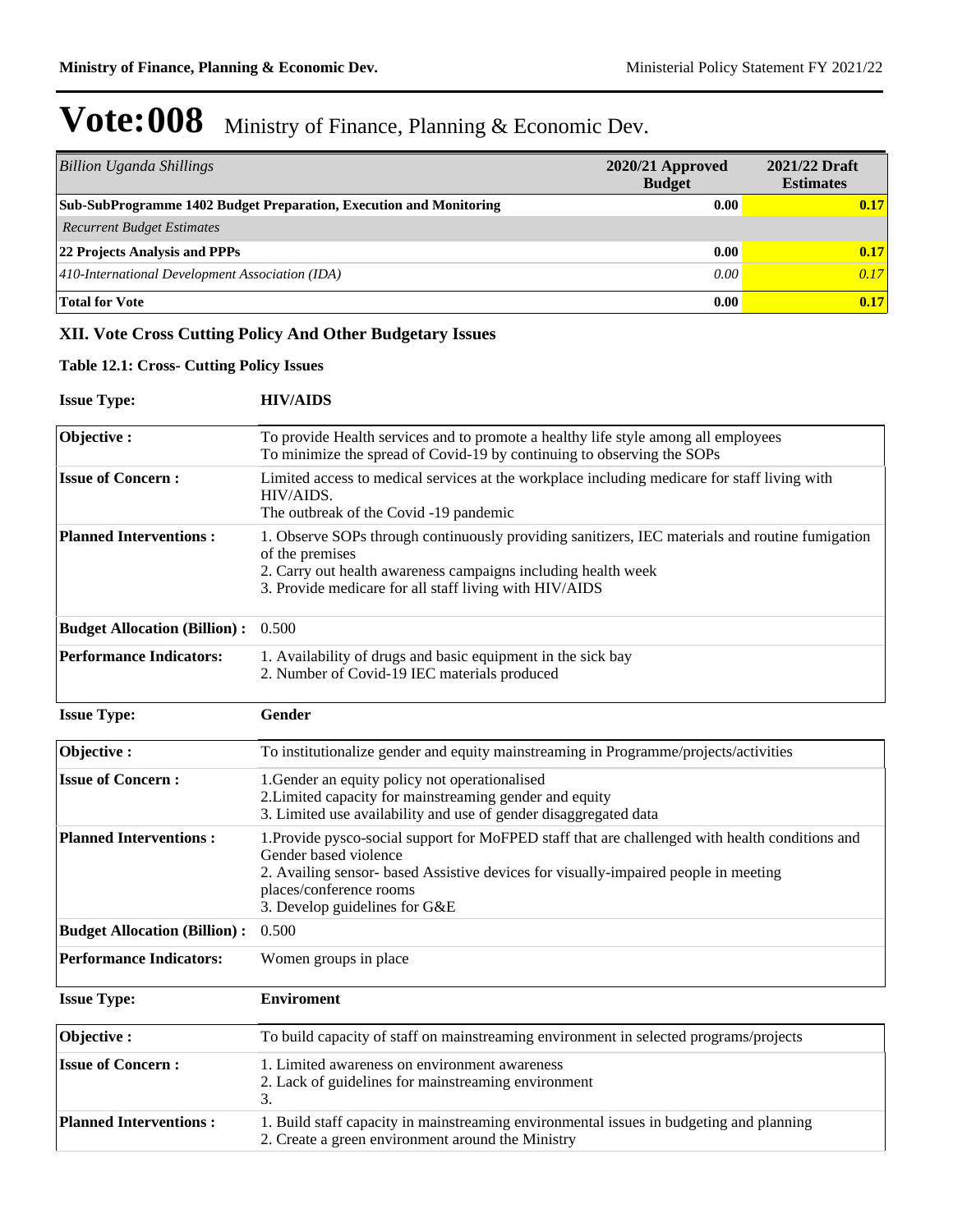| <b>Budget Allocation (Billion):</b> 0.500 |                                                                                                 |
|-------------------------------------------|-------------------------------------------------------------------------------------------------|
| <b>Performance Indicators:</b>            | Level of greening around the Ministry<br>Number of staff trained in environmental mainstreaming |

### **XIII. Personnel Information**

#### **Table 13.1 Staff Establishment Analysis**

| <b>Title</b>                  | <b>Salary Scale</b> | <b>Number Of Approved Positions</b> | <b>Number Of Filled Positions</b> |
|-------------------------------|---------------------|-------------------------------------|-----------------------------------|
| Asst. Commissioner(Sc)        | U1E                 |                                     | $\vert$ 0                         |
| <b>ASST COMMISSIONER</b>      | U1E(Upper)          | 31                                  | 19                                |
| Commissioner                  | U1SE                | 12                                  | 9                                 |
| <b>Director Accounts</b>      | U1SE                | $\overline{c}$                      | 0                                 |
| Director Debt and Cash Policy | U1SE                |                                     | $\Omega$                          |
| Director Economic Affairs     | U1SE                |                                     | $\Omega$                          |
| PRINC. ASSIST. SECRETARY      | U2(Lower)           |                                     | $\overline{0}$                    |
| Principal Records Officer     | U2(Lower)           | $\overline{2}$                      | $\overline{0}$                    |
| PRINCIPAL IT OFFICER          | U2(SC)              | 5                                   | 3                                 |
| PRINCIPAL ACCOUNTANT          | U2(Upper)           | 12                                  | 10                                |
| PRINCIPAL ECONOMIST           | U2(Upper)           | 33                                  | 28                                |
| PRINC. INTER. AUDITOR         | U <sub>3</sub>      | 6                                   | 4                                 |
| <b>SEN. ACCOUNTANT</b>        | U3(Upper)           | 21                                  | 19                                |
| <b>SEN. INTERNAL AUDITOR</b>  | U3(Upper)           |                                     | 4                                 |
| SEN. PROC. OFF.               | U3(Upper)           | 4                                   | 3                                 |
| Senior Financial Analyst      | U3(Upper)           | 5                                   | 3                                 |
| Systems Officer(Sc)           | U <sub>4</sub>      |                                     | 3                                 |
| Network Support Officer       | U4(SC)              | $\mathfrak{D}$                      | 1                                 |
| <b>ECONOMIST</b>              | U4(Upper)           | 72                                  | 71                                |
| <b>INTERNAL AUDITOR</b>       | U4(Upper)           | 7                                   | 5                                 |

#### **Table 13.2 Staff Recruitment Plan**

| Post Title                    | Salalry<br>Scale  | No. Of<br>Approved<br><b>Posts</b> | $No$ Of<br><b>Filled Posts</b> | Vacant<br><b>Posts</b> | No. of Posts<br>Cleared for<br>Filling<br>FY2021/22 | Gross Salary<br>Per Month<br>(UGX) | <b>Total Annual</b><br>Salary<br>(UGX) |
|-------------------------------|-------------------|------------------------------------|--------------------------------|------------------------|-----------------------------------------------------|------------------------------------|----------------------------------------|
| <b>ASST COMMISSIONER</b>      | UIE(Upper)        | 31                                 | 19                             | 12                     | 12                                                  | 20,736,084                         | 248,833,008                            |
| Asst. Commissioner(Sc)        | U1E               |                                    |                                |                        |                                                     | 2,700,000                          | 32,400,000                             |
| Commissioner                  | U1SE              | 12                                 |                                |                        |                                                     | 5,578,353                          | 66,940,236                             |
| Director Accounts             | U1SE              | ◠                                  |                                |                        |                                                     | 4,738,600                          | 56,863,200                             |
| Director Debt and Cash Policy | U <sub>1</sub> SE |                                    |                                |                        |                                                     | 2,369,300                          | 28,431,600                             |
| Director Economic Affairs     | U1SE              |                                    |                                |                        |                                                     | 2,369,300                          | 28,431,600                             |
| <b>ECONOMIST</b>              | U4(Upper)         | 72                                 | 71                             |                        |                                                     | 876,222                            | 10,514,664                             |